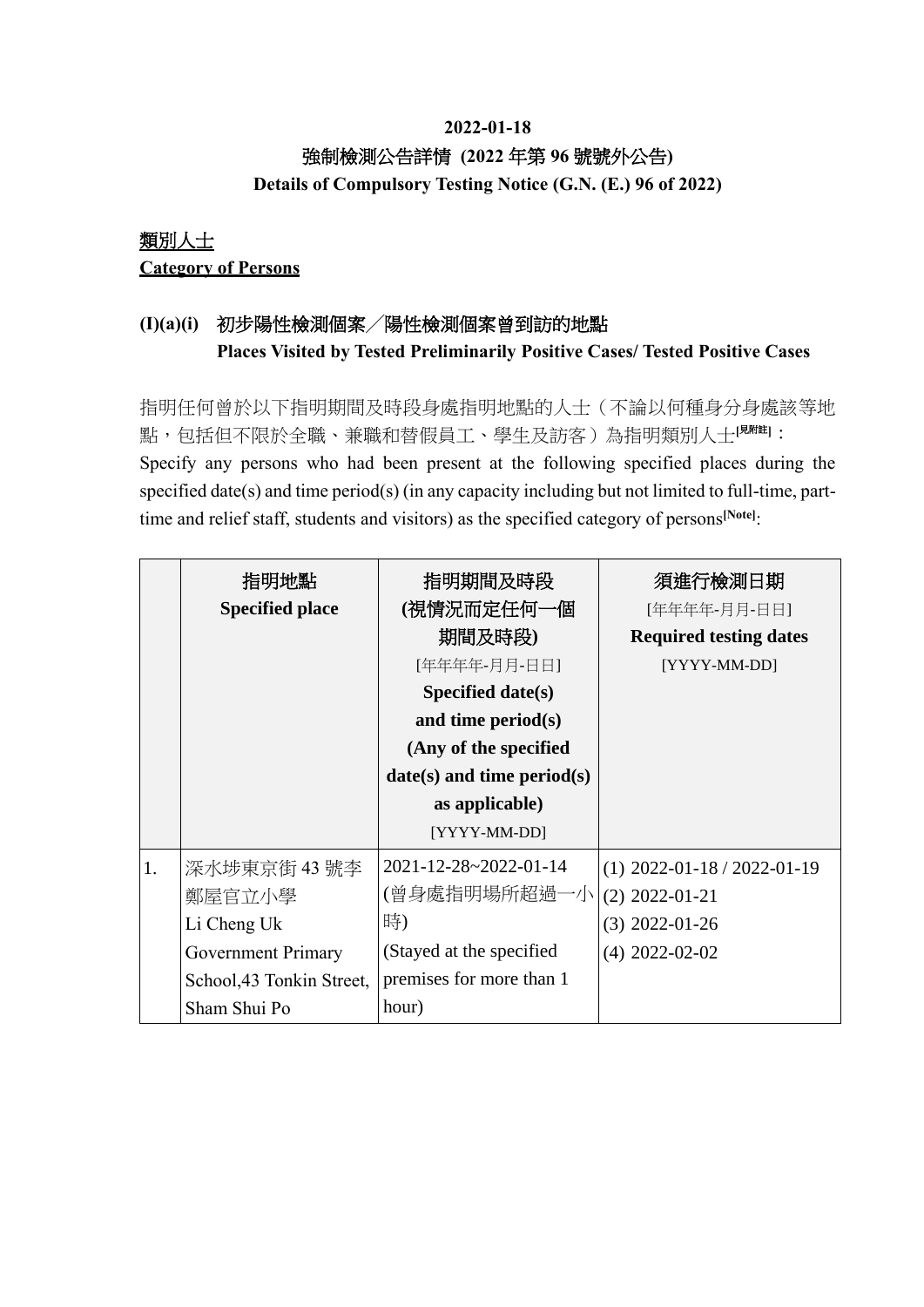|    | 指明地點<br><b>Specified place</b>                                                                                                                                                                | 指明期間及時段<br>(視情況而定任何一個<br>期間及時段)<br>[年年年年-月月-日日]<br><b>Specified date(s)</b><br>and time period(s)<br>(Any of the specified<br>$date(s)$ and time period $(s)$<br>as applicable)<br>[YYYY-MM-DD] | 須進行檢測日期<br>[年年年年-月月-日日]<br><b>Required testing dates</b><br>[YYYY-MM-DD]                  |
|----|-----------------------------------------------------------------------------------------------------------------------------------------------------------------------------------------------|-------------------------------------------------------------------------------------------------------------------------------------------------------------------------------------------------|-------------------------------------------------------------------------------------------|
| 2. | 灣仔告士打道 5 號稅務<br>大樓 1 樓稅務局中央詢<br>問處<br>Central Enquiry Counter,<br><b>Inland Revenue</b><br>Department, 1/F,<br>Revenue Tower, 5<br>Gloucester Road, Wan<br>Chai                               | 2022-01-14 13:00-15:00                                                                                                                                                                          | $(1)$ 2022-01-18 / 2022-01-19<br>$(2)$ 2022-01-21<br>$(3)$ 2022-01-26<br>$(4)$ 2022-02-02 |
| 3. | 灣仔告士打道 7 號入境   2022-01-14 11:00-14:00<br>事務大樓2樓入境事務<br>處查詢及聯絡組<br>Information and Liaison<br>Section, Immigration<br>Department, 2/F,<br>Immigration Tower, 7<br>Gloucester Road, Wan<br>Chai |                                                                                                                                                                                                 | $(1)$ 2022-01-18 / 2022-01-19<br>$(2)$ 2022-01-21<br>$(3)$ 2022-01-26<br>$(4)$ 2022-02-02 |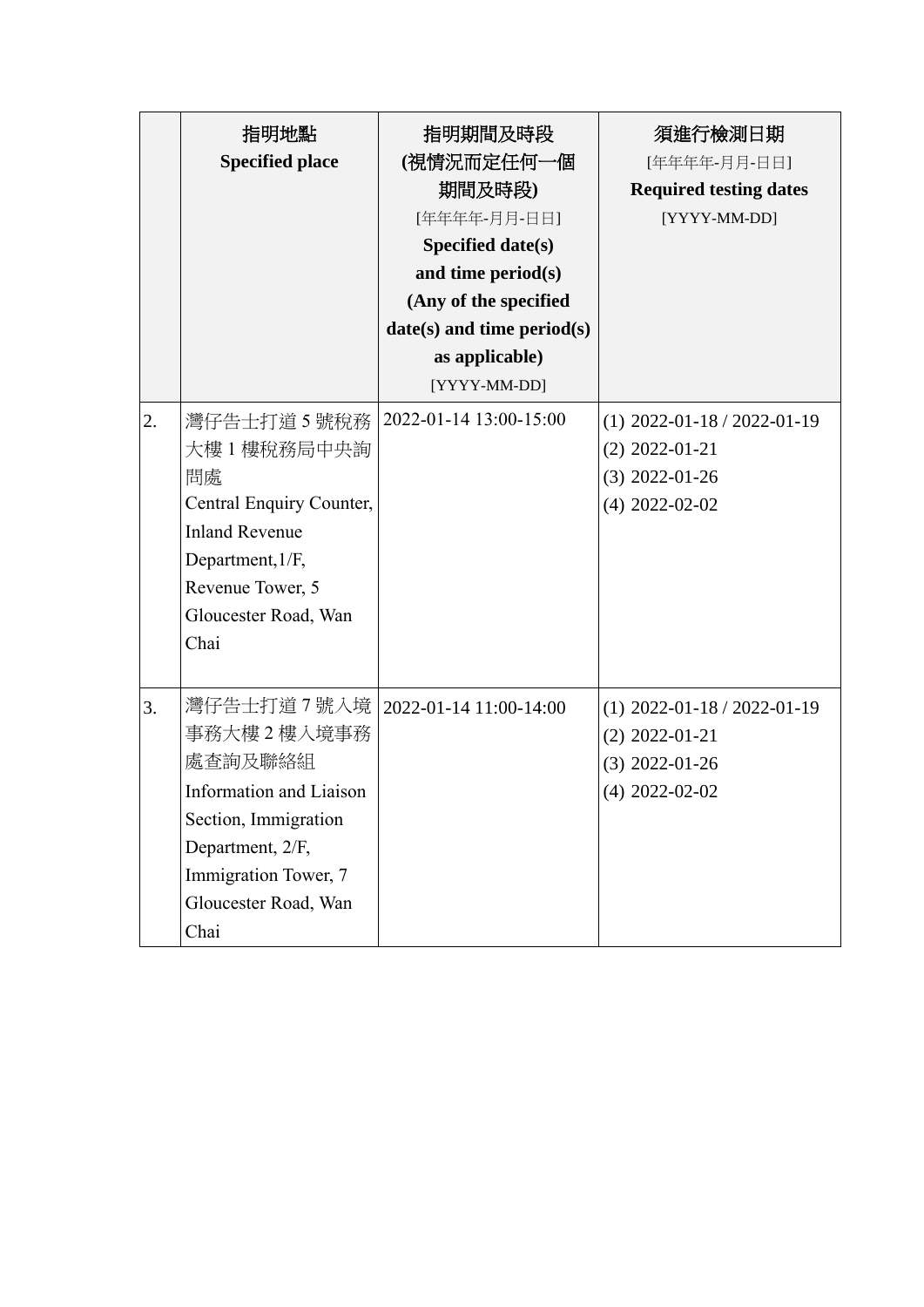|                  | 指明地點                                 | 指明期間及時段                    | 須進行檢測日期                       |
|------------------|--------------------------------------|----------------------------|-------------------------------|
|                  | <b>Specified place</b>               | (視情況而定任何一個                 | [年年年年-月月-日日]                  |
|                  |                                      | 期間及時段)                     | <b>Required testing dates</b> |
|                  |                                      | [年年年年-月月-日日]               | [YYYY-MM-DD]                  |
|                  |                                      | <b>Specified date(s)</b>   |                               |
|                  |                                      | and time period(s)         |                               |
|                  |                                      | (Any of the specified      |                               |
|                  |                                      | date(s) and time period(s) |                               |
|                  |                                      | as applicable)             |                               |
|                  |                                      | [YYYY-MM-DD]               |                               |
| $\overline{4}$ . | 灣仔告士打道7號入境                           | 2022-01-14 11:00-14:00     | $(1)$ 2022-01-18 / 2022-01-19 |
|                  | 事務大樓4樓入境事務                           |                            | $(2)$ 2022-01-21              |
|                  | 處旅行證件及國籍(申                           |                            | $(3)$ 2022-01-26              |
|                  | 請)組/旅行證件(簽                           |                            | $(4)$ 2022-02-02              |
|                  | 發)組                                  |                            |                               |
|                  | <b>Travel Documents and</b>          |                            |                               |
|                  | Nationality                          |                            |                               |
|                  | (Application) Section /              |                            |                               |
|                  | <b>Travel Documents</b>              |                            |                               |
|                  | (Issue) Section,                     |                            |                               |
|                  | Immigration                          |                            |                               |
|                  | Department, 4/F,                     |                            |                               |
|                  | Immigration Tower,                   |                            |                               |
|                  | 7 Gloucester Road, Wan               |                            |                               |
|                  | Chai.                                |                            |                               |
| 5.               | 灣仔告士打道 7 號入境  2022-01-14 11:00-14:00 |                            | $(1)$ 2022-01-18 / 2022-01-19 |
|                  | 事務大樓8樓入境事務                           |                            | $(2)$ 2022-01-21              |
|                  | 處人事登記辦事處                             |                            | $(3)$ 2022-01-26              |
|                  | <b>Registration of Persons</b>       |                            | $(4)$ 2022-02-02              |
|                  | Offices, Immigration                 |                            |                               |
|                  | Department, 8/F,                     |                            |                               |
|                  | Immigration Tower, 7                 |                            |                               |
|                  | Gloucester Road, Wan                 |                            |                               |
|                  | Chai                                 |                            |                               |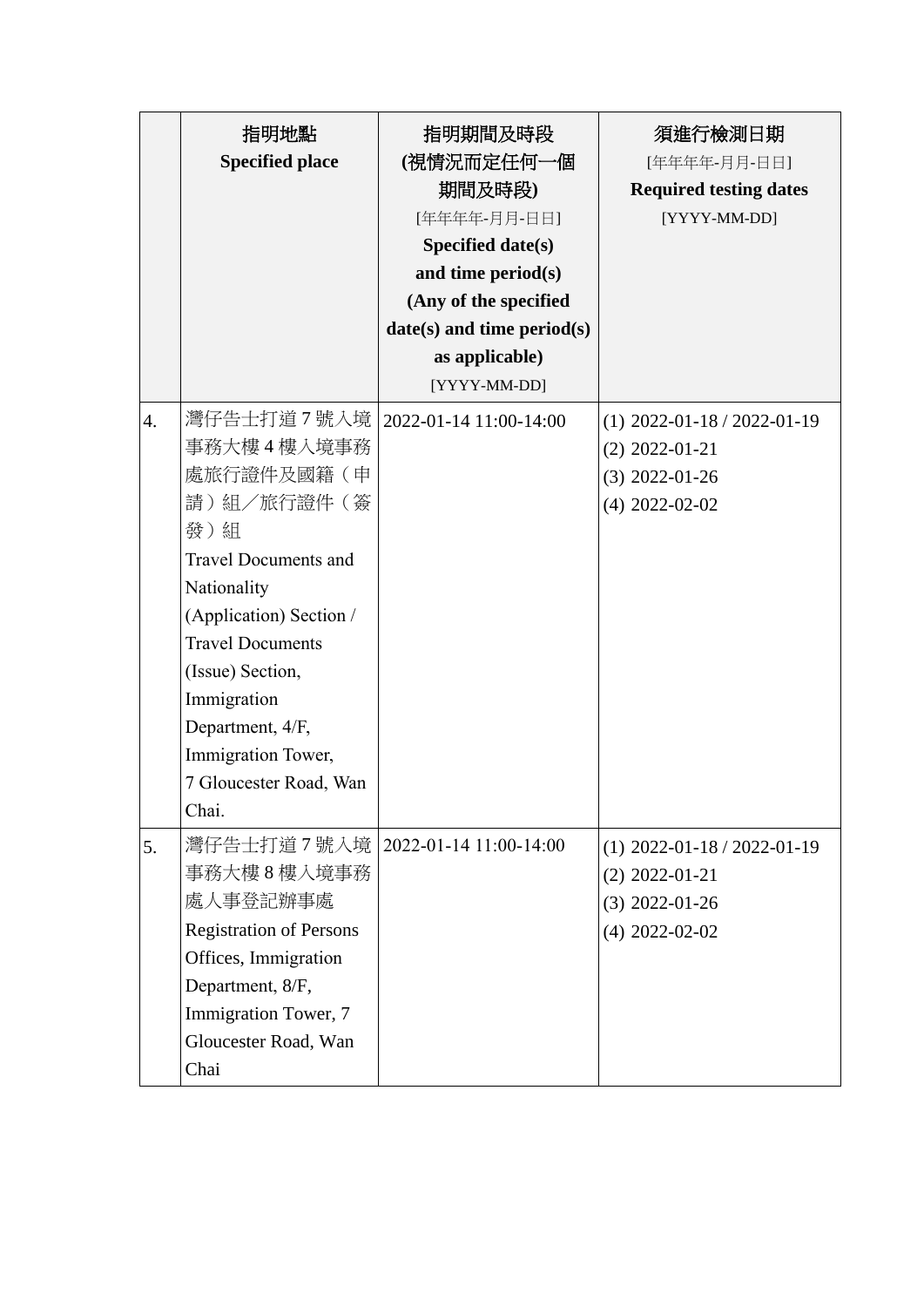|    | 指明地點                                                                                                              | 指明期間及時段                         | 須進行檢測日期                       |
|----|-------------------------------------------------------------------------------------------------------------------|---------------------------------|-------------------------------|
|    | <b>Specified place</b>                                                                                            | (視情況而定任何一個                      | [年年年年-月月-日日]                  |
|    |                                                                                                                   | 期間及時段)                          | <b>Required testing dates</b> |
|    |                                                                                                                   | [年年年年-月月-日日]                    | [YYYY-MM-DD]                  |
|    |                                                                                                                   | <b>Specified date(s)</b>        |                               |
|    |                                                                                                                   | and time period(s)              |                               |
|    |                                                                                                                   | (Any of the specified           |                               |
|    |                                                                                                                   | $date(s)$ and time period $(s)$ |                               |
|    |                                                                                                                   | as applicable)                  |                               |
|    |                                                                                                                   | [YYYY-MM-DD]                    |                               |
| 6. | 灣仔駱克道 151號 2樓                                                                                                     | 2022-01-11 16:00-19:00          | $(1)$ 2022-01-18 / 2022-01-19 |
|    | 麥當勞                                                                                                               |                                 | $(2)$ 2022-01-23              |
|    | McDonald's, 2/F, 151                                                                                              |                                 | $(3)$ 2022-01-30              |
|    | Lockhart Road, Wan                                                                                                |                                 |                               |
|    | Chai                                                                                                              |                                 |                               |
| 7. | 香港仔東勝道 17號地                                                                                                       | 2021-01-13 12:00-13:00          | $(1)$ 2022-01-18 / 2022-01-19 |
|    | 下新昌發正宗潮州粉麵                                                                                                        |                                 | $(2)$ 2022-01-20              |
|    |                                                                                                                   |                                 | $(3)$ 2022-01-25              |
|    | 新昌發正宗潮州粉麵,                                                                                                        |                                 | $(4)$ 2022-02-01              |
|    | G/F, 17 Tung Sing Road,                                                                                           |                                 |                               |
|    | Aberdeen                                                                                                          |                                 |                               |
| 8. |                                                                                                                   | 2022-01-10 11:00-13:00          | $(1)$ 2022-01-18 / 2022-01-19 |
|    | 香港仔華貴路3號華貴                                                                                                        | 2022-01-11 11:00-13:00          | $(2)$ 2022-01-24              |
|    | 邨華貴商場地下26號鋪                                                                                                       | 2022-01-12 11:00-14:00          | $(3)$ 2022-01-31              |
|    | 大家樂                                                                                                               |                                 |                               |
|    | Cafe de Coral, Shop 26,                                                                                           |                                 |                               |
|    | G/F, Wah Kwai                                                                                                     |                                 |                               |
|    | Shopping Centre, Wah                                                                                              |                                 |                               |
|    | Kwai Estate, 3 Wah                                                                                                |                                 |                               |
|    |                                                                                                                   |                                 |                               |
| 9. | 香港仔華貴邨華愛樓地                                                                                                        | 2022-01-12: 16:00-16:30         | $(1)$ 2022-01-18 / 2022-01-19 |
|    | 下G2室楊志泉醫生診                                                                                                        |                                 | $(2)$ 2022-01-24              |
|    | 所                                                                                                                 |                                 | $(3)$ 2022-01-31              |
|    |                                                                                                                   |                                 |                               |
|    |                                                                                                                   |                                 |                               |
|    |                                                                                                                   |                                 |                               |
|    |                                                                                                                   |                                 |                               |
|    | Kwai Road, Aberdeen<br>Dr. Yeung Chu Chuen<br>Clinic, Room G2, G/F,<br>Wah Oi House, Wah<br>Kwai Estate, Aberdeen |                                 |                               |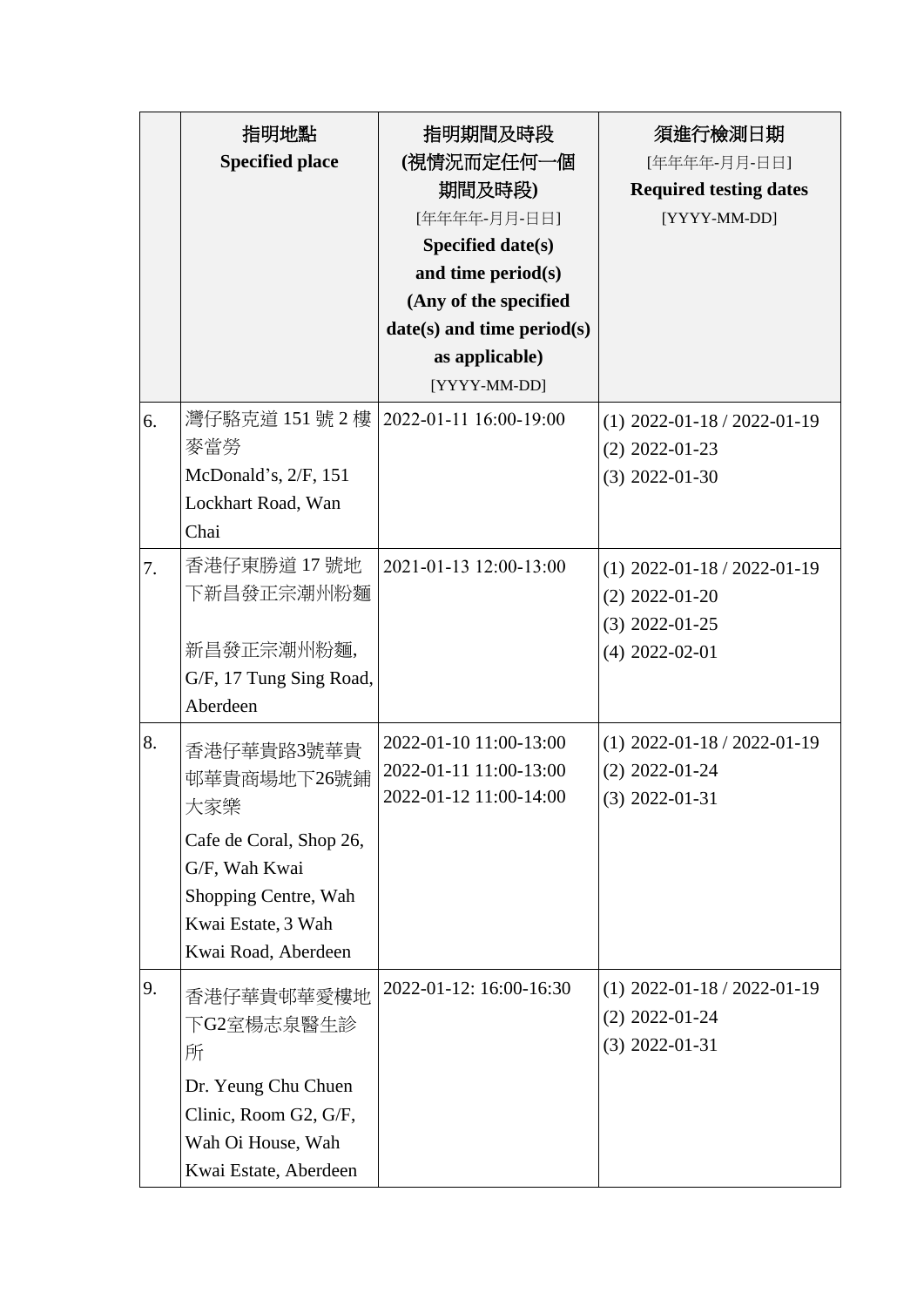|     | 指明地點                                                                                             | 指明期間及時段                         | 須進行檢測日期                                                               |
|-----|--------------------------------------------------------------------------------------------------|---------------------------------|-----------------------------------------------------------------------|
|     | <b>Specified place</b>                                                                           | (視情況而定任何一個                      | [年年年年-月月-日日]                                                          |
|     |                                                                                                  | 期間及時段)                          | <b>Required testing dates</b>                                         |
|     |                                                                                                  | [年年年年-月月-日日]                    | [YYYY-MM-DD]                                                          |
|     |                                                                                                  | Specified date(s)               |                                                                       |
|     |                                                                                                  | and time period(s)              |                                                                       |
|     |                                                                                                  | (Any of the specified           |                                                                       |
|     |                                                                                                  | $date(s)$ and time period $(s)$ |                                                                       |
|     |                                                                                                  | as applicable)                  |                                                                       |
|     |                                                                                                  | [YYYY-MM-DD]                    |                                                                       |
| 10. | 香港仔南寧街2-16號香<br>港仔中心第4期1樓15號<br>鋪馬來喇沙海南雞飯專<br>門店                                                 | 2022-01-09 17:00-19:00          | $(1)$ 2022-01-18 / 2022-01-19<br>$(2)$ 2022-01-21<br>$(3)$ 2022-01-28 |
|     | MeeLemongrass,<br>Shop 15, 1/F, Site 4,<br>Aberdeen Centre, 2-16<br>Nam Ning Street,<br>Aberdeen |                                 |                                                                       |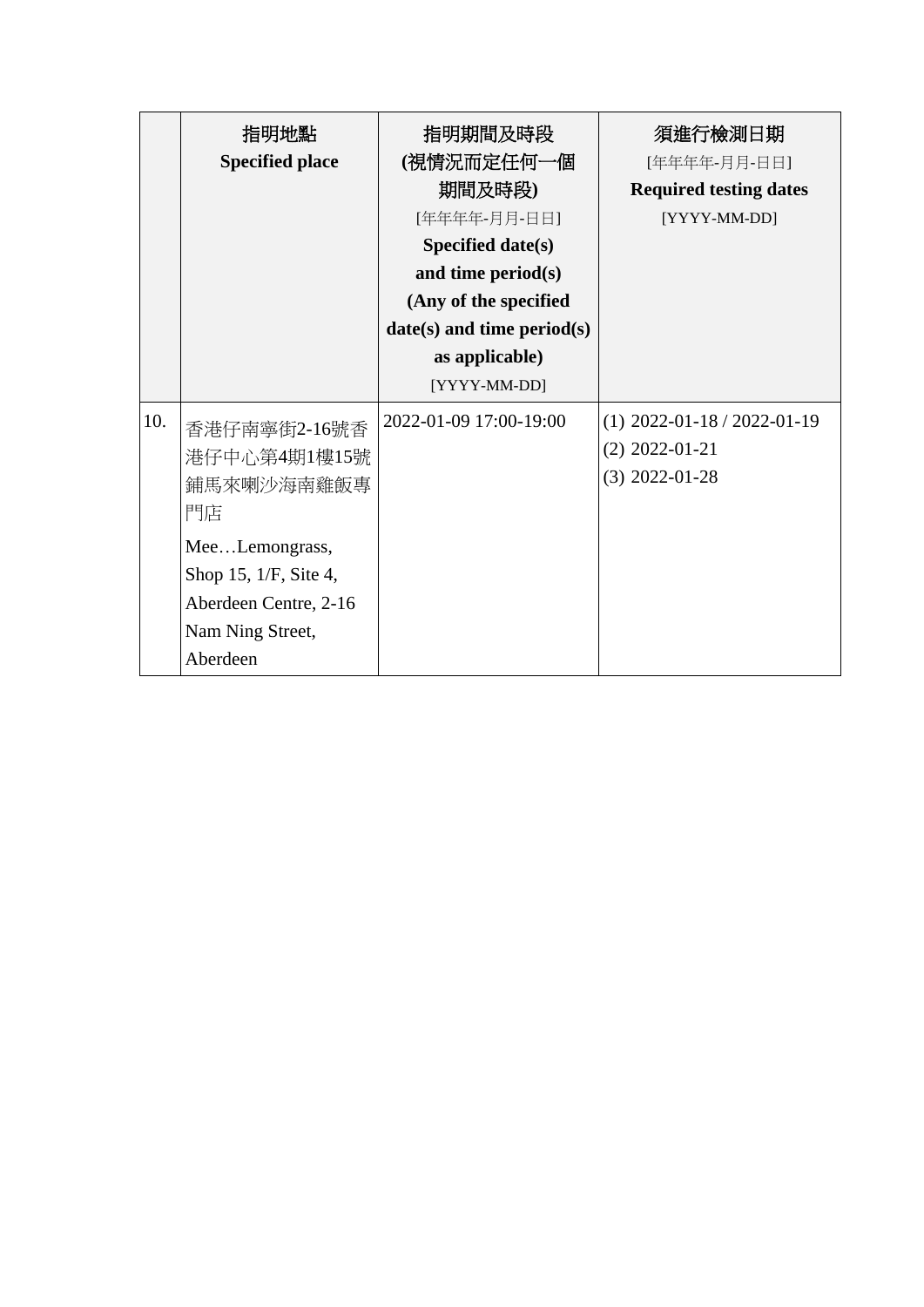|     | 指明地點                    | 指明期間及時段                              | 須進行檢測日期                        |
|-----|-------------------------|--------------------------------------|--------------------------------|
|     | <b>Specified place</b>  | (視情況而定任何一個                           | [年年年年-月月-日日]                   |
|     |                         | 期間及時段)                               | <b>Required testing dates</b>  |
|     |                         | [年年年年-月月-日日]                         | [YYYY-MM-DD]                   |
|     |                         | Specified date(s)                    |                                |
|     |                         | and time period(s)                   |                                |
|     |                         | (Any of the specified                |                                |
|     |                         | date(s) and time period(s)           |                                |
|     |                         | as applicable)                       |                                |
|     |                         | [YYYY-MM-DD]                         |                                |
| 11. | 鰂魚涌英皇道856號君             | $2022 - 01 - 05 \sim 2022 - 01 - 15$ | $(5)$ 2022-01-18 / 2022-01-19  |
|     | 豪峰1樓學之園幼稚園              | (曾身處指明場所超過一小                         | $(6)$ 2022-01-22               |
|     | (君豪峰)                   | 時)                                   | $(7)$ 2022-01-27               |
|     |                         | (Stayed at the specified             | $(8)$ 2022-02-03               |
|     | <b>Learning Habitat</b> | premises for more than 1             | (適用於流動採樣站/社區                   |
|     | Kindergarten (Novum     | hour)                                | 檢測中心/自行安排進行檢                   |
|     | East), 1/F, Novum East, |                                      | 測的人士); 或                       |
|     | 856 King's Road, Quarry |                                      | (for persons who are to        |
|     | Bay                     |                                      | undergo the Specified Test at  |
|     |                         |                                      | mobile specimen collection     |
|     |                         |                                      | stations/ Community Testing    |
|     |                         |                                      | Centres/ self-arranged test)); |
|     |                         |                                      | <sub>or</sub>                  |
|     |                         |                                      | $(1)$ 2022-01-18 ~ 2022-01-20  |
|     |                         |                                      | $(2)$ 2022-01-21 ~ 2022-01-23  |
|     |                         |                                      | $(3)$ 2022-01-26 ~ 2022-01-28  |
|     |                         |                                      | $(4)$ 2022-02-02 ~ 2022-02-04  |
|     |                         |                                      | (適用於使用衞生防護中心                   |
|     |                         |                                      | 派發到指明地點的樣本瓶進                   |
|     |                         |                                      | 行檢測的人士)                        |
|     |                         |                                      | (for persons who are to        |
|     |                         |                                      | undergo the Specified Test     |
|     |                         |                                      | using a specimen bottle        |
|     |                         |                                      | distributed to the places      |
|     |                         |                                      | specified by the Centre for    |
|     |                         |                                      | <b>Health Protection</b> )     |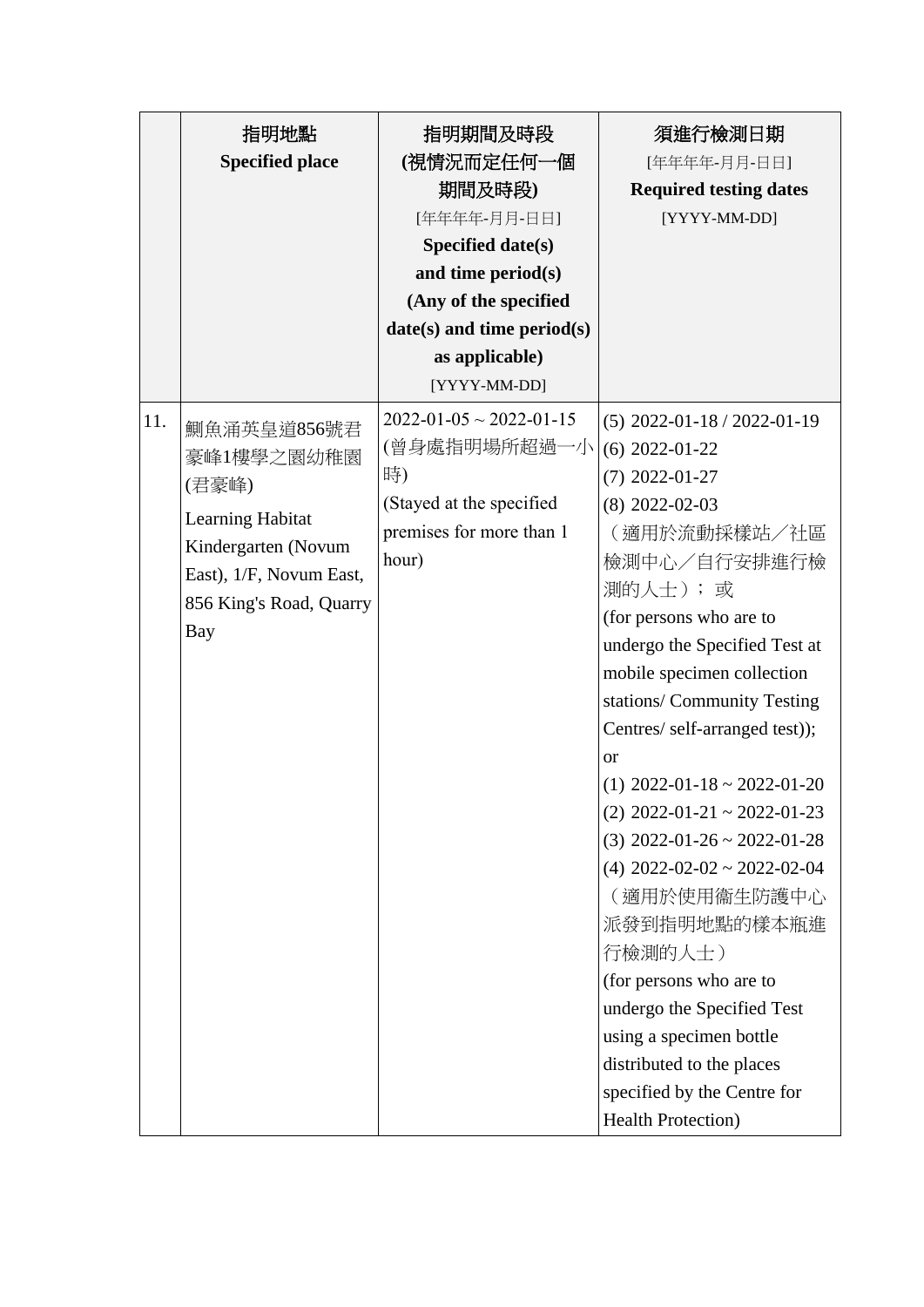|     | 指明地點<br><b>Specified place</b>                                                                                                                                       | 指明期間及時段<br>(視情況而定任何一個<br>期間及時段)<br>[年年年年-月月-日日]<br><b>Specified date(s)</b><br>and time period(s)<br>(Any of the specified<br>$date(s)$ and time period $(s)$<br>as applicable)<br>[YYYY-MM-DD] | 須進行檢測日期<br>[年年年年-月月-日日]<br><b>Required testing dates</b><br>[YYYY-MM-DD]                                                          |
|-----|----------------------------------------------------------------------------------------------------------------------------------------------------------------------|-------------------------------------------------------------------------------------------------------------------------------------------------------------------------------------------------|-----------------------------------------------------------------------------------------------------------------------------------|
| 12. | 深水埗白田邨白田社區<br>綜合大樓地下白田社區<br>會堂<br>Pak Tin Community<br>Hall, G/F, Pak Tin<br>Community Complex,<br>Pak Tin Estate, Sham<br>Shui Po                                   | 2022-01-17 11:00-12:00                                                                                                                                                                          | $(1)$ 2022-01-18 / 2022-01-19<br>$(2)$ 2022-01-20<br>$(3)$ 2022-01-21<br>$(4)$ 2022-01-24<br>$(5)$ 2022-01-29<br>$(6)$ 2022-02-05 |
| 13. | 荔枝角美孚新邨萬事達<br>廣場7期地下N75D2號<br>鋪時康醫務中心<br><b>UNI Health Medical</b><br>Centre, Shop N75D2,<br>G/F, Phase 7, Mount<br>Sterling Mall, Mei Foo<br>Sun Chuen, Lai Chi Kok | 2022-01-17 08:30 - 09:30                                                                                                                                                                        | $(1)$ 2022-01-18 / 2022-01-19<br>$(2)$ 2022-01-20<br>$(3)$ 2022-01-21<br>$(4)$ 2022-01-24<br>$(5)$ 2022-01-29<br>$(6)$ 2022-02-05 |
| 14. | 尖沙咀美麗華廣場2期<br>地庫B161, 163 及<br>B165-173號鋪Don Don<br>Donki<br>Don Don Donki, Shop<br>B161, B163 & B165-<br>B173, B/F, Mira Place 2,<br>Tsim Sha Tsui                  | 2022-01-16 12:00 - 13:00                                                                                                                                                                        | $(1)$ 2022-01-18 / 2022-01-19<br>$(2)$ 2022-01-20<br>$(3)$ 2022-01-23<br>$(4)$ 2022-01-28<br>$(5)$ 2022-02-04                     |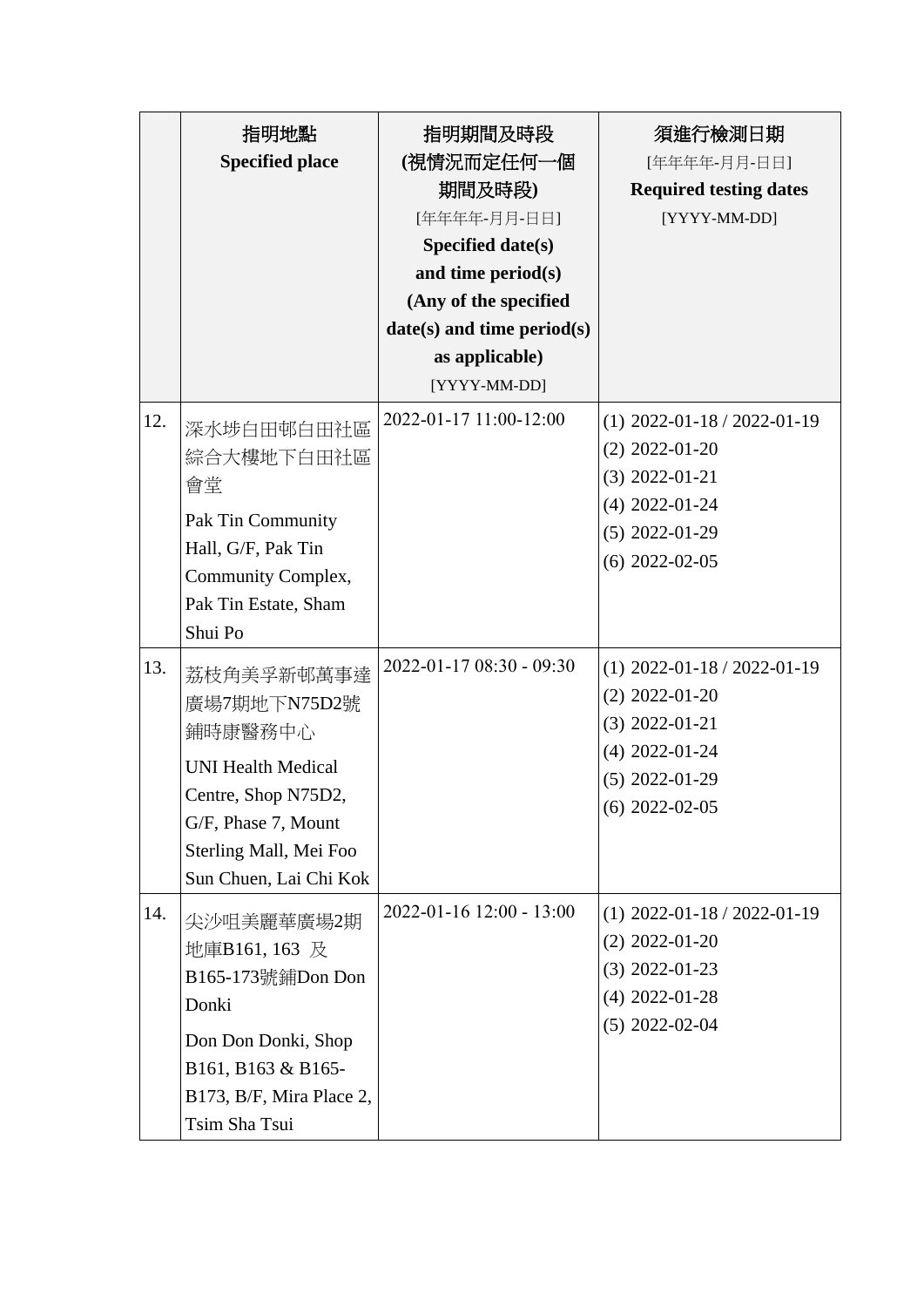|            | 指明地點<br><b>Specified place</b>                                                                                                                                                                                                                     | 指明期間及時段<br>(視情況而定任何一個<br>期間及時段)<br>[年年年年-月月-日日]<br><b>Specified date(s)</b><br>and time period(s)<br>(Any of the specified<br>$date(s)$ and time period $(s)$<br>as applicable)<br>[YYYY-MM-DD] | 須進行檢測日期<br>[年年年年-月月-日日]<br><b>Required testing dates</b><br>[YYYY-MM-DD]                                                                                                                                   |
|------------|----------------------------------------------------------------------------------------------------------------------------------------------------------------------------------------------------------------------------------------------------|-------------------------------------------------------------------------------------------------------------------------------------------------------------------------------------------------|------------------------------------------------------------------------------------------------------------------------------------------------------------------------------------------------------------|
| 15.<br>16. | 尖沙咀彌敦道100號The<br>ONE 4樓L407號鋪歐膳<br>Odelice, Shop L407, 4/F,<br>The ONE, 100 Nathan<br>Road, Tsim Sha Tsui<br>尖沙咀海港城海運大廈<br>L3層 LCX21D號鋪Dr.<br><b>Martens</b><br>Dr. Martens, Shop<br>LCX21D, L3, Ocean<br>Terminal, Harbour City,<br>Tsim Sha Tsui | 2022-01-16 12:30 - 14:00<br>2022-01-15 18:00 - 18:30                                                                                                                                            | $(1)$ 2022-01-18 / 2022-01-19<br>$(2)$ 2022-01-20<br>$(3)$ 2022-01-23<br>$(4)$ 2022-01-28<br>$(5)$ 2022-02-04<br>$(1)$ 2022-01-18 / 2022-01-19<br>$(2)$ 2022-01-22<br>$(3)$ 2022-01-27<br>$(4)$ 2022-02-03 |
| 17.        | 銅鑼灣東院道2號聖保<br>祿醫院B座地下二十四<br>小時門診部 (普通科)<br>24-hour Outpatient<br>Department (General),<br>G/F, Block B, St. Paul's<br>Hospital, 2 Eastern<br>Hospital Road,<br>Causeway Bay                                                                        | 2022-01-14 22:00-23:00 <sup>†*</sup>                                                                                                                                                            | $(1)$ 2022-01-18 / 2022-01-19<br>$(2)$ 2022-01-21<br>$(3)$ 2022-01-26<br>$(4)$ 2022-02-02                                                                                                                  |

1

<sup>\*</sup> 於 2022 年 1 月 19 日由「10:00-11:00」更正為「22:00-23:00」。

<sup>\*</sup> Rectified from "10:00-11:00" to "22:00-23:00" on 19 January 2022.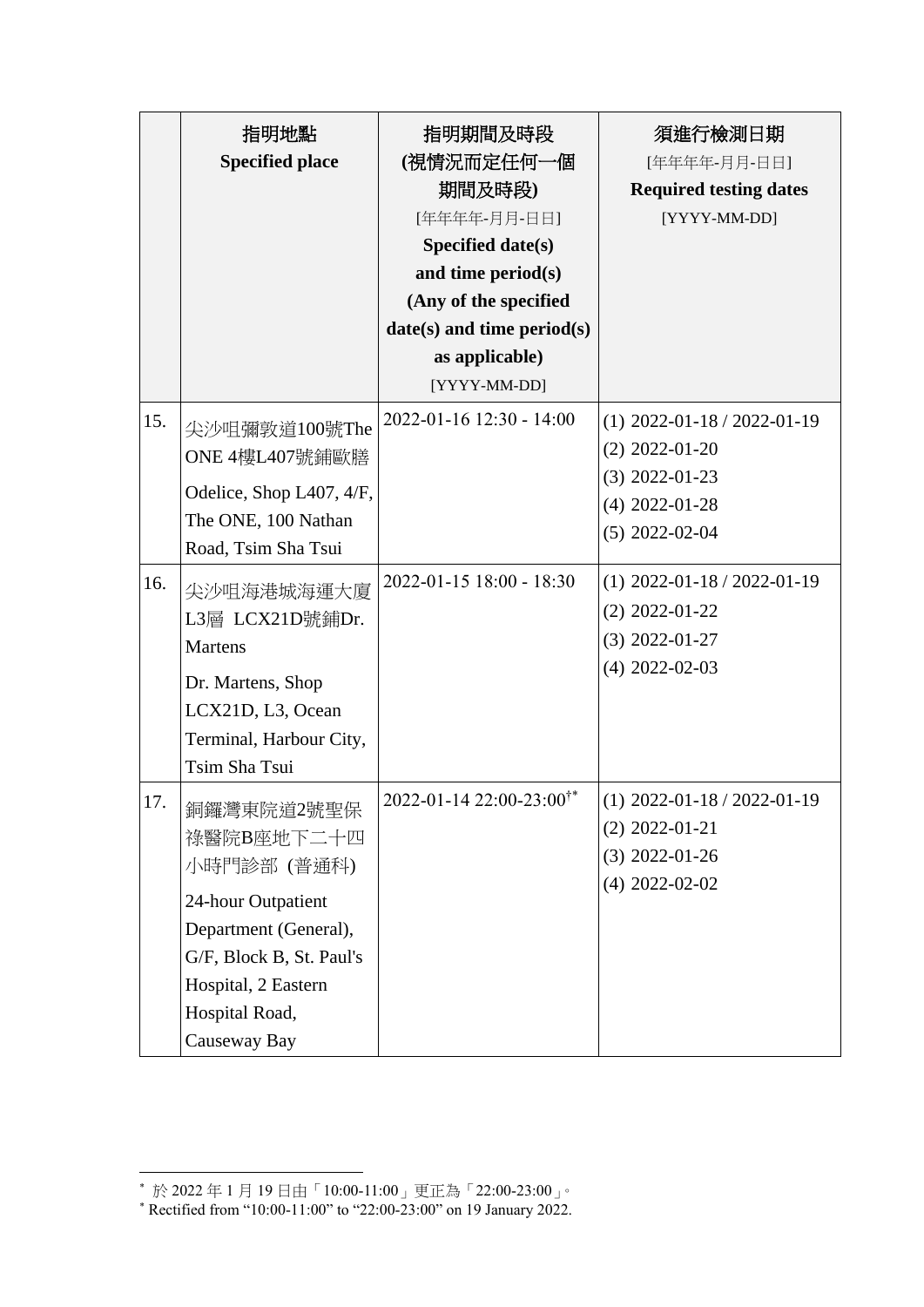|     | 指明地點                        | 指明期間及時段                                      | 須進行檢測日期                       |
|-----|-----------------------------|----------------------------------------------|-------------------------------|
|     | <b>Specified place</b>      | (視情況而定任何一個                                   | [年年年年-月月-日日]                  |
|     |                             | 期間及時段)                                       | <b>Required testing dates</b> |
|     |                             | [年年年年-月月-日日]                                 | [YYYY-MM-DD]                  |
|     |                             | <b>Specified date(s)</b>                     |                               |
|     |                             | and time period(s)                           |                               |
|     |                             | (Any of the specified                        |                               |
|     |                             | $date(s)$ and time period $(s)$              |                               |
|     |                             | as applicable)                               |                               |
|     |                             | [YYYY-MM-DD]                                 |                               |
| 18. | 銅鑼灣東院道2號聖保                  | $2022 - 01 - 1422 : 00 - 23 : 00^{\ddagger}$ | $(1)$ 2022-01-18 / 2022-01-19 |
|     | 祿醫院 B 座 1 樓藥房               |                                              | $(2)$ 2022-01-21              |
|     | 及會計部櫃台                      |                                              | $(3)$ 2022-01-26              |
|     | <b>Counters of Pharmacy</b> |                                              | $(4)$ 2022-02-02              |
|     | and Accounts                |                                              |                               |
|     | Department, 1/F, Block      |                                              |                               |
|     | B, St. Paul's Hospital, 2   |                                              |                               |
|     | Eastern Hospital Road,      |                                              |                               |
|     | Causeway Bay                |                                              |                               |
| 19. | 西營盤德輔道西 271-                | 2022-01-17 12:00-14:30                       | $(1)$ 2022-01-18 / 2022-01-19 |
|     | 285 號 2 樓 B 鋪明星海            |                                              | $(2)$ 2022-01-20              |
|     | 鮮燒鵝專門店                      |                                              | $(3)$ 2022-01-21              |
|     | Star Seafood and            |                                              | $(4)$ 2022-01-24              |
|     | <b>Roasted Goose</b>        |                                              | $(5)$ 2022-01-29              |
|     | Restaurant, Shop B, 2/F,    |                                              | $(6)$ 2022-02-05              |
|     | 271-285 Des Voeux           |                                              |                               |
|     | Road West, Sai Ying Pun     |                                              |                               |
| 20. | 香港仔南寧街 1-5 號香               | 2022-01-09 13:00-15:00                       | $(1)$ 2022-01-18 / 2022-01-19 |
|     | 港仔中心第三期 1 樓龍                | 2022-01-10 11:00-13:30                       | $(2)$ 2022-01-20              |
|     | 薈                           | 2022-01-11 11:00-13:00                       | $(3)$ 2022-01-23              |
|     | Dragon Place, 1/F, Site     | 2022-01-13 13:00-15:30                       | $(4)$ 2022-01-28              |
|     | 3, Aberdeen Centre, 1-5     | 2022-01-14 12:30-14:00                       | $(5)$ 2022-02-04              |
|     | Nam Ning Street,            | 2022-01-15 11:30-14:00                       |                               |
|     | Aberdeen                    | 2022-01-16 13:30-15:00                       |                               |

1

<sup>‡</sup> 於 2022 年 1 月 19 日由「10:00-11:00」更正為「22:00-23:00」。

<sup>‡</sup> Rectified from "10:00-11:00" to "22:00-23:00" on 19 January 2022.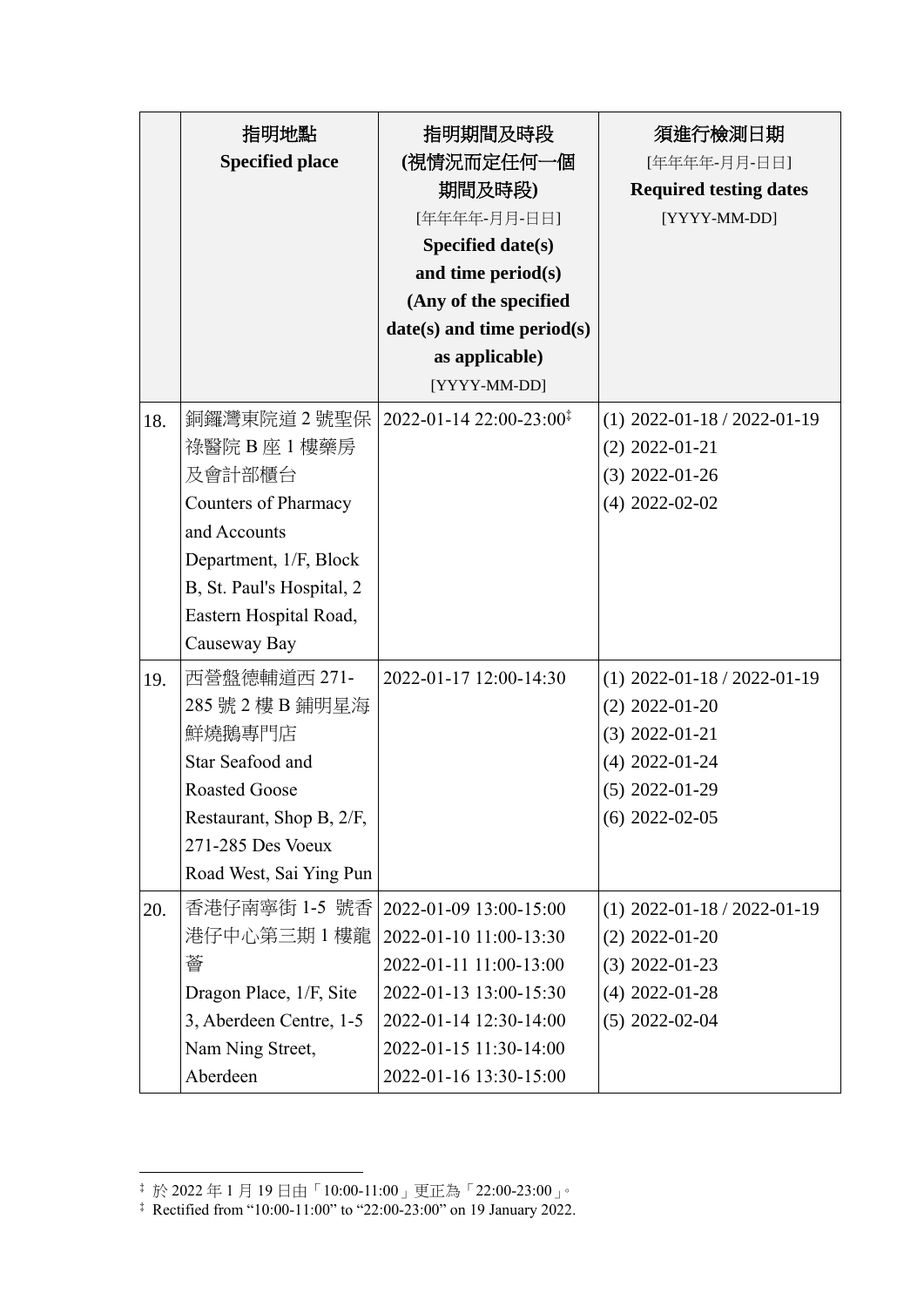|     | 指明地點                   | 指明期間及時段                              | 須進行檢測日期                       |
|-----|------------------------|--------------------------------------|-------------------------------|
|     | <b>Specified place</b> | (視情況而定任何一個                           | [年年年年-月月-日日]                  |
|     |                        | 期間及時段)                               | <b>Required testing dates</b> |
|     |                        | [年年年年-月月-日日]                         | [YYYY-MM-DD]                  |
|     |                        | Specified date(s)                    |                               |
|     |                        | and time period $(s)$                |                               |
|     |                        | (Any of the specified                |                               |
|     |                        | $date(s)$ and time period(s)         |                               |
|     |                        | as applicable)                       |                               |
|     |                        | [YYYY-MM-DD]                         |                               |
| 21. | 石硤尾大坑東道 83號            | $2022 - 01 - 10 \sim 2022 - 01 - 18$ | $(1)$ 2022-01-18 / 2022-01-19 |
|     | 大坑東邨東滿樓                | (曾身處指明場所超過兩小                         | $(2)$ 2022-01-21              |
|     | Tung Moon House, Tai   | 時)                                   | $(3)$ 2022-01-22              |
|     | Hang Tung Estate, 83   | (Stayed at the specified             | $(4)$ 2022-01-27              |
|     | Tai Hang Tung Road,    | premises for more than 2             | $(5)$ 2022-01-30              |
|     | Shek Kip Mei           | hours)                               | $(6)$ 2022-02-03              |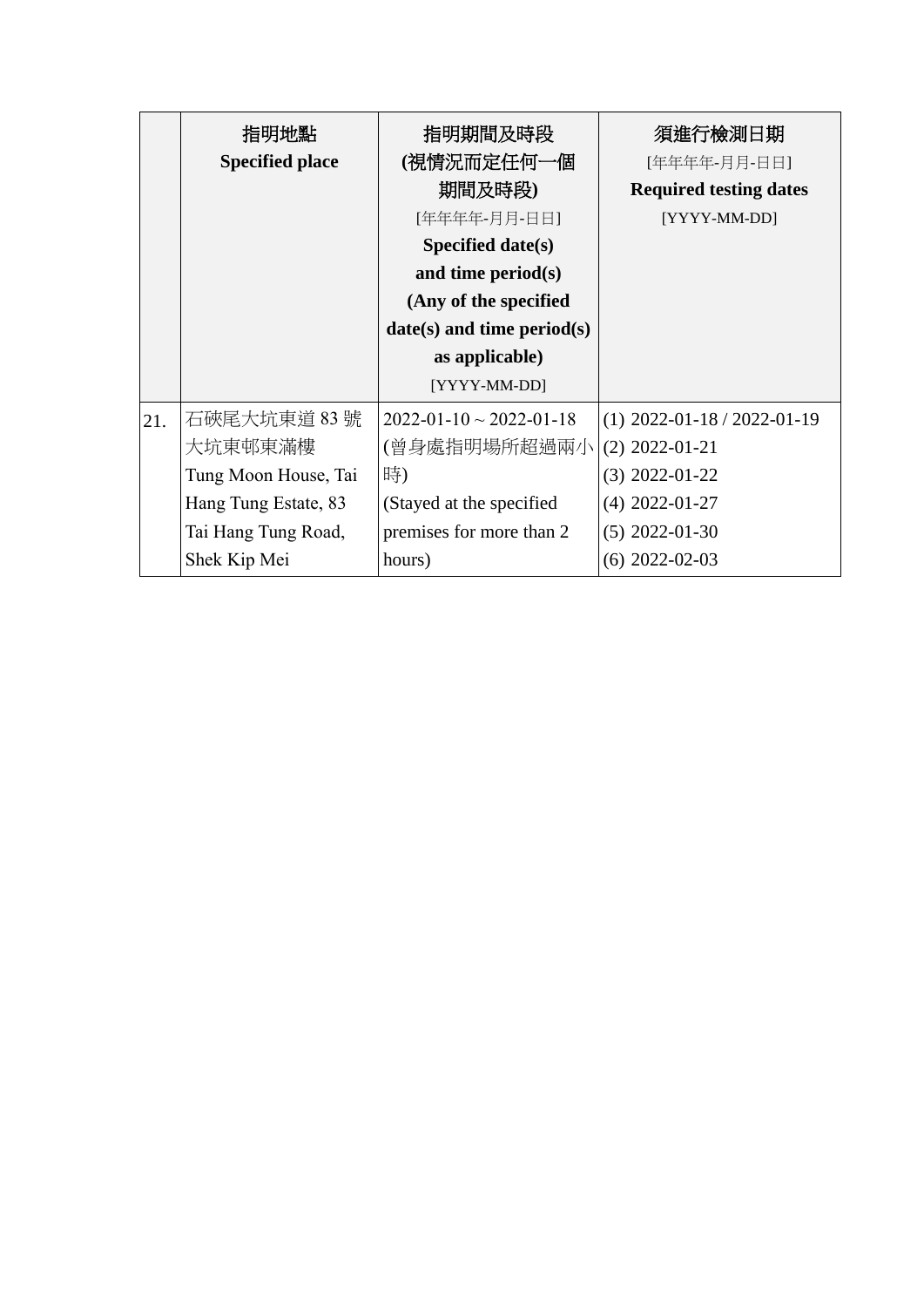|     | 指明地點                   | 指明期間及時段                              | 須進行檢測日期                        |
|-----|------------------------|--------------------------------------|--------------------------------|
|     | <b>Specified place</b> | (視情況而定任何一個                           | [年年年年-月月-日日]                   |
|     |                        | 期間及時段)                               | <b>Required testing dates</b>  |
|     |                        | [年年年年-月月-日日]                         | [YYYY-MM-DD]                   |
|     |                        | Specified date(s)                    |                                |
|     |                        | and time period(s)                   |                                |
|     |                        | (Any of the specified                |                                |
|     |                        | $date(s)$ and time period $(s)$      |                                |
|     |                        | as applicable)                       |                                |
|     |                        | [YYYY-MM-DD]                         |                                |
| 22. | 深水埗石硤尾下邨24座            | $2022 - 01 - 10 \sim 2022 - 01 - 13$ | $(1)$ 2022-01-18 / 2022-01-19  |
|     | 101-116室聖多馬堂幼          | (曾身處指明場所超過一小                         | $(2)$ 2022-01-20               |
|     | 稚園                     | 時)                                   | $(3)$ 2022-01-25               |
|     |                        | (Stayed at the specified             | $(4)$ 2022-02-01               |
|     | St. Thomas' Church     | premises for more than 1             | (適用於流動採樣站/社區                   |
|     | Kindergarten, Room     | hour)                                | 檢測中心/自行安排進行檢                   |
|     | 101-116, Block 24,     |                                      | 測的人士); 或                       |
|     | Lower Shek Kip Mei     |                                      | (for persons who are to        |
|     | Estate, Sham Shui Po   |                                      | undergo the Specified Test at  |
|     |                        |                                      | mobile specimen collection     |
|     |                        |                                      | stations/ Community Testing    |
|     |                        |                                      | Centres/ self-arranged test)); |
|     |                        |                                      | <sub>or</sub>                  |
|     |                        |                                      | $(1)$ 2022-01-18 ~ 2022-01-21  |
|     |                        |                                      | $(2)$ 2022-01-24 ~ 2022-01-26  |
|     |                        |                                      | $(3)$ 2022-01-31 ~ 2022-02-02  |
|     |                        |                                      | (適用於使用衞生防護中心                   |
|     |                        |                                      | 派發到指明地點的樣本瓶進                   |
|     |                        |                                      | 行檢測的人士)                        |
|     |                        |                                      | (for persons who are to        |
|     |                        |                                      | undergo the Specified Test     |
|     |                        |                                      | using a specimen bottle        |
|     |                        |                                      | distributed to the places      |
|     |                        |                                      | specified by the Centre for    |
|     |                        |                                      | <b>Health Protection</b> )     |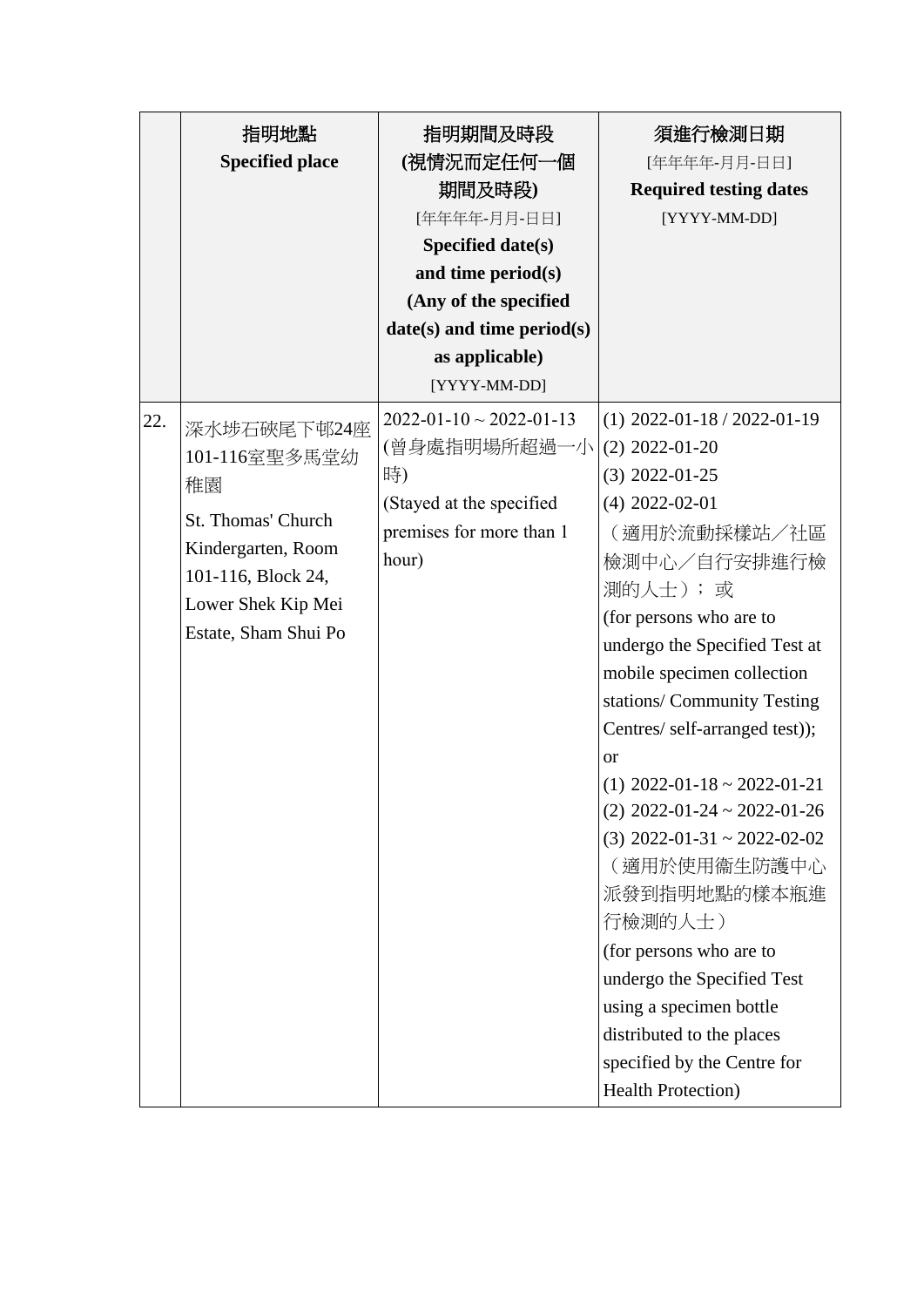|     | 指明地點                            | 指明期間及時段                              | 須進行檢測日期                       |
|-----|---------------------------------|--------------------------------------|-------------------------------|
|     | <b>Specified place</b>          | (視情況而定任何一個                           | [年年年年-月月-日日]                  |
|     |                                 | 期間及時段)                               | <b>Required testing dates</b> |
|     |                                 | [年年年年-月月-日日]                         | [YYYY-MM-DD]                  |
|     |                                 | Specified date(s)                    |                               |
|     |                                 | and time period(s)                   |                               |
|     |                                 | (Any of the specified                |                               |
|     |                                 | $date(s)$ and time period $(s)$      |                               |
|     |                                 | as applicable)                       |                               |
|     |                                 | [YYYY-MM-DD]                         |                               |
| 23. | 石硤尾大坑東邨東滿樓                      | 2022-01-17 13:00-14:00               | $(1)$ 2022-01-18 / 2022-01-19 |
|     | 對出空地流動採樣站                       |                                      | $(2)$ 2022-01-21              |
|     |                                 |                                      | $(3)$ 2022-01-22              |
|     | Mobile Specimen                 |                                      | $(4)$ 2022-01-27              |
|     | <b>Collection Station, Open</b> |                                      | $(5)$ 2022-01-30              |
|     | area outside Tung Moon          |                                      | $(6)$ 2022-02-03              |
|     | House, Tai Hang Tung            |                                      |                               |
|     | Estate, Shek Kip Mei            |                                      |                               |
|     |                                 |                                      |                               |
| 24. | 中環荷李活道263號中                     | $2022 - 01 - 11 \sim 2022 - 01 - 14$ | $(1)$ 2022-01-18 / 2022-01-19 |
|     | 環荷李活道彩鴻酒店                       | (曾身處指明場所超過兩小                         | $(2)$ 2022-01-21              |
|     |                                 | 時)                                   | $(3)$ 2022-01-26              |
|     | <b>Travelodge Central</b>       | (Stayed at the specified             | $(4)$ 2022-02-02              |
|     | Hollywood Road, 263             | premises for more than 2             |                               |
|     | Hollywood Road,                 | hours)                               |                               |
|     | Central                         |                                      |                               |
| 25. | 上環皇后大道中367-                     | 2022-01-12 11:00-14:00               | $(1)$ 2022-01-18 / 2022-01-19 |
|     | 375號地下2-3號鋪蟠龍                   | 2022-01-13 11:00-14:00               | $(2)$ 2022-01-20              |
|     | 粉麵茶餐廳                           |                                      | $(3)$ 2022-01-25              |
|     | Peach Dragon                    |                                      | $(4)$ 2022-02-01              |
|     | Restaurant, Shop 2-3,           |                                      |                               |
|     | G/F, 367-375 Queen's            |                                      |                               |
|     | Road Central, Sheung            |                                      |                               |
|     | Wan                             |                                      |                               |
|     |                                 |                                      |                               |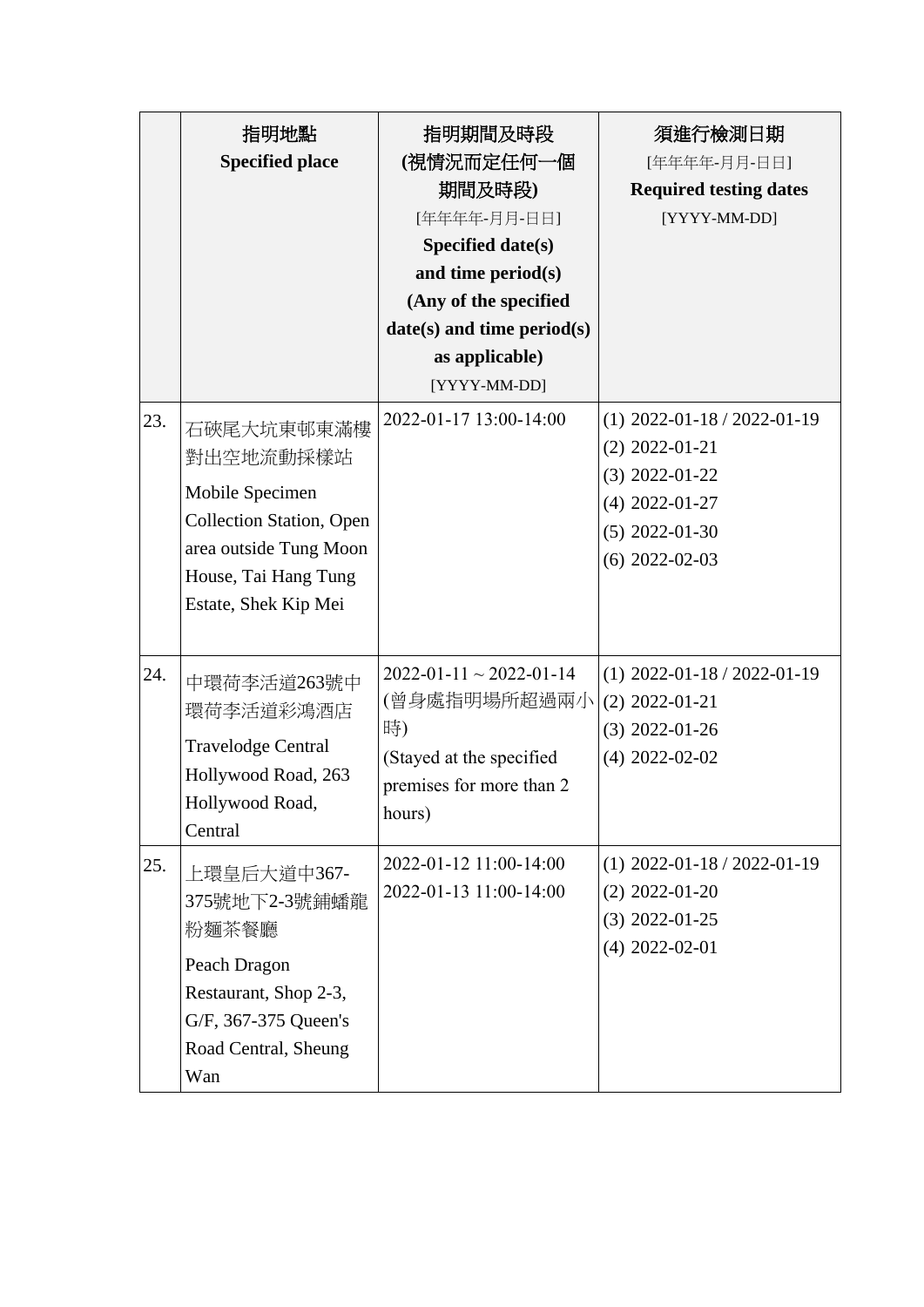|     | 指明地點<br><b>Specified place</b>                                                                                             | 指明期間及時段<br>(視情況而定任何一個<br>期間及時段)<br>[年年年年-月月-日日]<br>Specified date(s)<br>and time period $(s)$<br>(Any of the specified<br>$date(s)$ and time period(s)<br>as applicable)<br>[YYYY-MM-DD] | 須進行檢測日期<br>[年年年年-月月-日日]<br><b>Required testing dates</b><br>[YYYY-MM-DD]                  |
|-----|----------------------------------------------------------------------------------------------------------------------------|------------------------------------------------------------------------------------------------------------------------------------------------------------------------------------------|-------------------------------------------------------------------------------------------|
| 26. | 大嶼山東涌馬灣村6號<br>地下Tung Chung<br>Madrassah<br>Tung Chung Madrassah,<br>G/F, 6 Ma Wan Village,<br>Tung Chung, Lantau<br>Island | 14/01/2022 13:00-14:00                                                                                                                                                                   | $(1)$ 2022-01-18 / 2022-01-19<br>$(2)$ 2022-01-21<br>$(3)$ 2022-01-26<br>$(4)$ 2022-02-02 |

# **(I)(a)(ii)** 初步陽性檢測個案╱陽性檢測個案曾乘搭的公共交通工具 **Public Transport Taken by Tested Preliminarily Positive Cases/ Tested Positive Cases**

無 Nil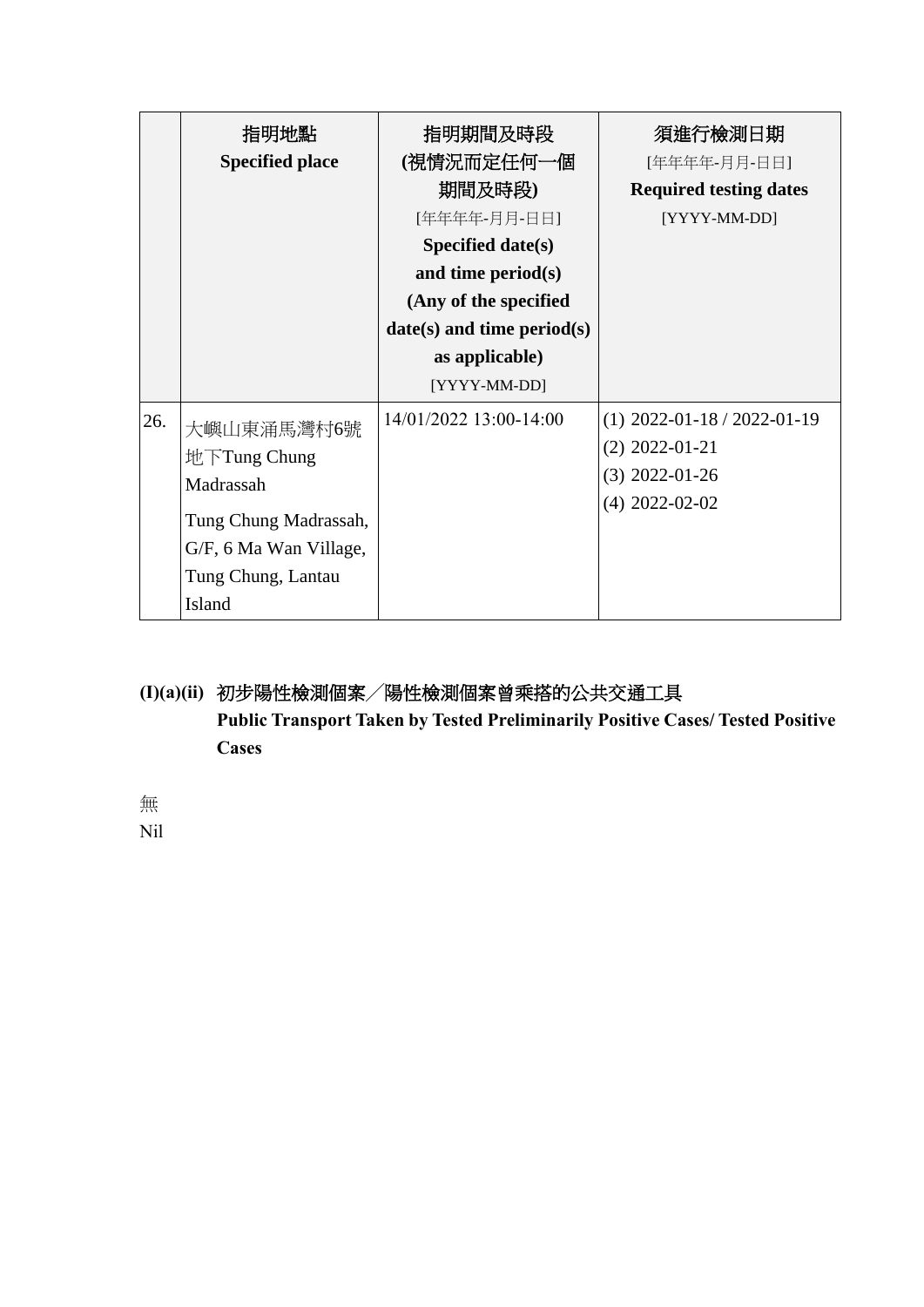#### **(I)(a)(iii)** 與初步陽性檢測個案╱陽性檢測個案有關的地點

**Places Relevant to Tested Preliminarily Positive Cases/ Tested Positive Cases** 指明任何曾於 2021 年 12 月 22 日至 2022 年 1 月 18 日期間在下列地點購買倉鼠(不論 品種)的人士為指明類別人士**[**見附註**]**:

Specify any persons who had purchased hamster(s) (regardless of species) at the following specified places during the period from 22 December 2021 to 18 January 2022 as the specified category of persons **[Note]**:

|    | 指明地點<br><b>Specified place</b>                                                                                                     | 指明期間及時段<br>(視情況而定任何一個<br>期間及時段)<br>[年年年年-月月-日日]<br>Specified date(s)<br>and time period(s)<br>(Any of the specified<br>$date(s)$ and time period(s)<br>as applicable) | 須進行檢測日期<br>[年年年年-月月-日日]<br><b>Required testing dates</b><br>[YYYY-MM-DD] |
|----|------------------------------------------------------------------------------------------------------------------------------------|-----------------------------------------------------------------------------------------------------------------------------------------------------------------------|--------------------------------------------------------------------------|
|    |                                                                                                                                    | [YYYY-MM-DD]                                                                                                                                                          |                                                                          |
| 1. | 筲箕灣南安街 61-65號<br>都富大廈地下61號鋪<br>多多龍<br>Totoro Supplies, Shop<br>61, G/F, Douvres<br>Building, 61-65 Nam On<br>Street, Shau Kei Wan  | $2021 - 12 - 22 \approx 2022 - 01 - 18$                                                                                                                               | $(1)$ 2022-01-18 / 2022-01-19<br>$(2)$ 2022-01-22<br>$(3)$ 2022-01-25    |
| 2. | 柴灣柴灣道 233 號新翠<br>商場 4樓 29號鋪 I<br>Love Rabbit<br>I Love Rabbit, Shop 29,<br>4/F, New Jade Garden,<br>233 Chai Wan Road,<br>Chai Wan | $2021 - 12 - 22 \approx 2022 - 01 - 18$                                                                                                                               | $(1)$ 2022-01-18 / 2022-01-19<br>$(2)$ 2022-01-22<br>$(3)$ 2022-01-25    |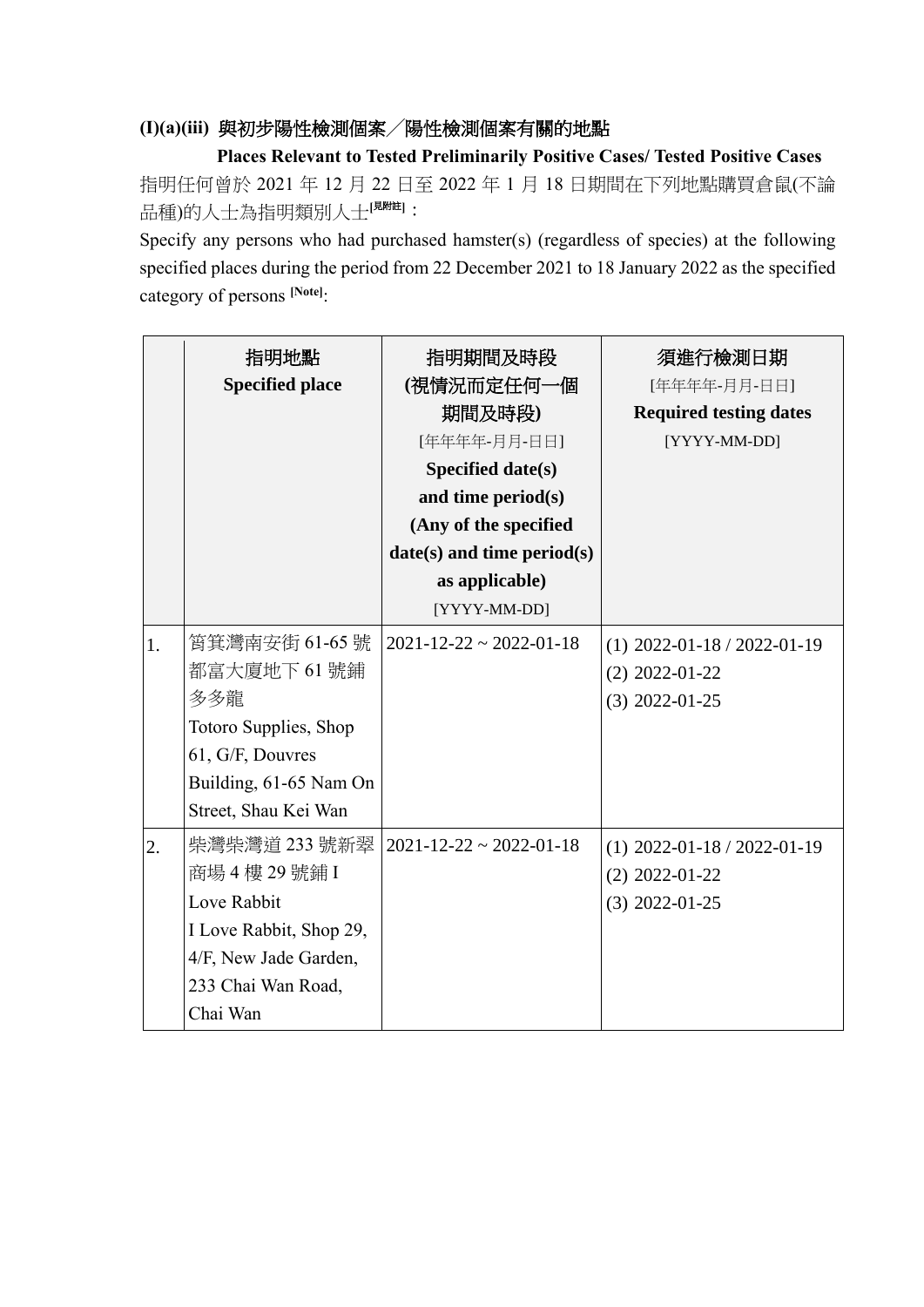|    | 指明地點<br><b>Specified place</b>                                                                                                                                     | 指明期間及時段<br>(視情況而定任何一個<br>期間及時段)<br>[年年年年-月月-日日]<br>Specified date(s)<br>and time period(s)<br>(Any of the specified<br>$date(s)$ and time period(s)<br>as applicable)<br>[YYYY-MM-DD] | 須進行檢測日期<br>[年年年年-月月-日日]<br><b>Required testing dates</b><br>[YYYY-MM-DD] |
|----|--------------------------------------------------------------------------------------------------------------------------------------------------------------------|---------------------------------------------------------------------------------------------------------------------------------------------------------------------------------------|--------------------------------------------------------------------------|
| 3. | 筲箕灣筲箕灣東大街<br>76 號廣信樓地下 B 號<br>鋪 Hen Kee Aquarium<br>Hen Kee Aquarium,<br>Shop B, G/F, Kwong<br>Shun Building, 76 Shau<br>Kei Wan Main Street<br>East, Shau Kei Wan | $2021 - 12 - 22 \approx 2022 - 01 - 18$                                                                                                                                               | $(1)$ 2022-01-18 / 2022-01-19<br>$(2)$ 2022-01-22<br>$(3)$ 2022-01-25    |
| 4. | 筲箕灣筲箕灣道 374-<br>380號永興大樓地下6<br>號鋪 I Love Rabbit<br>I Love Rabbit, Shop 6,<br>G/F, Wing Hing<br>Building, 374-380 Shau<br>Kei Wan Road, Shau Kei<br>Wan             | $2021 - 12 - 22 \approx 2022 - 01 - 18$                                                                                                                                               | $(1)$ 2022-01-18 / 2022-01-19<br>$(2)$ 2022-01-22<br>$(3)$ 2022-01-25    |
| 5. | 北角渣華道 3-5 號永光<br>閣地下4號鋪龍貓仔專<br>門店<br>Chinchilla and Pets<br>Shop, Shop 4, G/F,<br>Circle Court, 3-5 Java<br>Road, North Point                                      | $2021 - 12 - 22 \approx 2022 - 01 - 18$                                                                                                                                               | $(1)$ 2022-01-18 / 2022-01-19<br>$(2)$ 2022-01-22<br>$(3)$ 2022-01-25    |
| 6. | 銅鑼灣駱克道 545 號 1<br>樓 I Love Rabbit<br>I Love Rabbit, 1/F, 545<br>Lockhart Road,<br>Causeway Bay                                                                     | $2021 - 12 - 22 \approx 2022 - 01 - 18$                                                                                                                                               | $(1)$ 2022-01-18 / 2022-01-19<br>$(2)$ 2022-01-22<br>$(3)$ 2022-01-25    |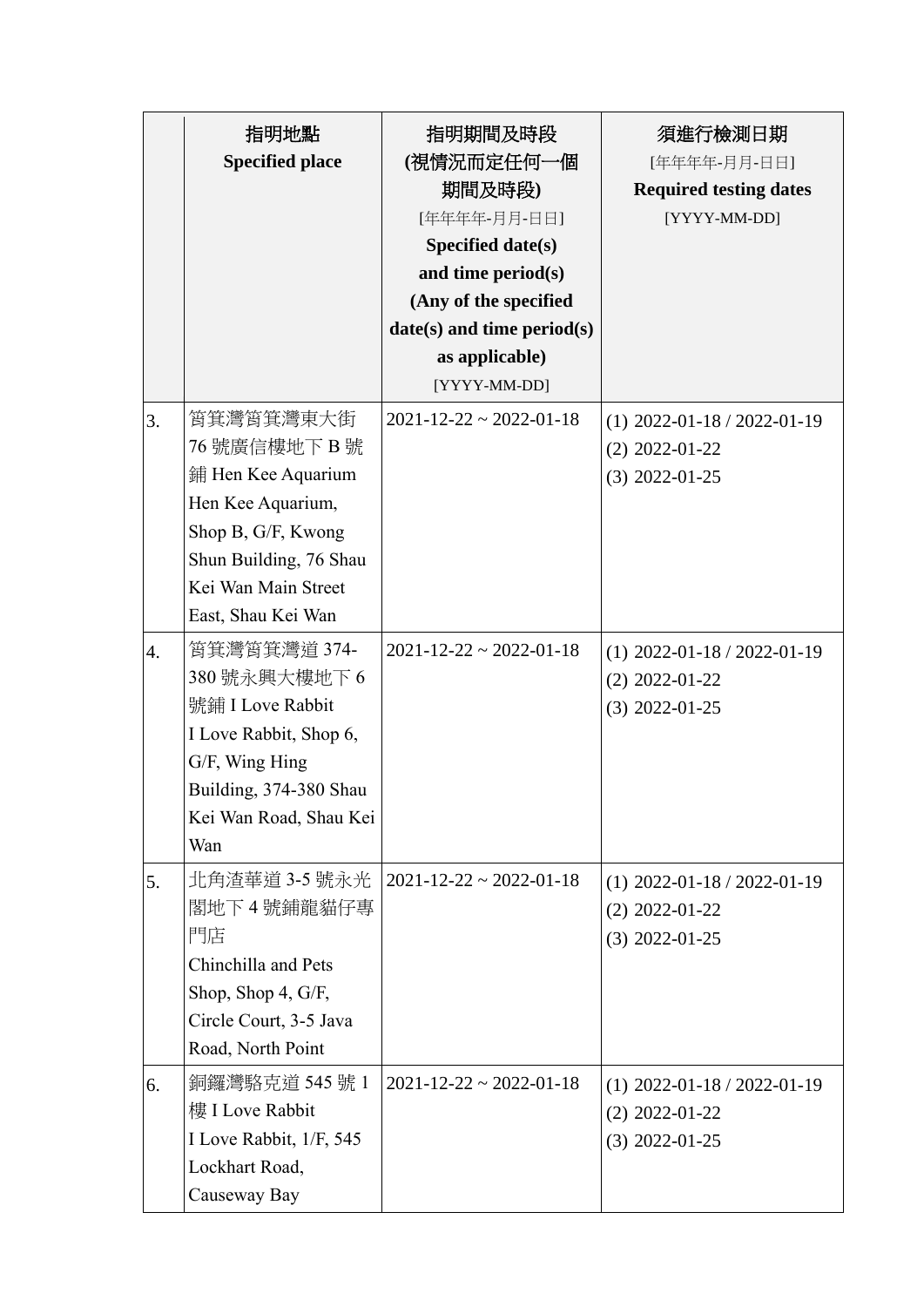|     | 指明地點<br><b>Specified place</b>                                                                                  | 指明期間及時段<br>(視情況而定任何一個<br>期間及時段)<br>[年年年年-月月-日日]<br>Specified date(s)<br>and time period(s)<br>(Any of the specified<br>$date(s)$ and time period(s)<br>as applicable)<br>[YYYY-MM-DD] | 須進行檢測日期<br>[年年年年-月月-日日]<br><b>Required testing dates</b><br>[YYYY-MM-DD] |
|-----|-----------------------------------------------------------------------------------------------------------------|---------------------------------------------------------------------------------------------------------------------------------------------------------------------------------------|--------------------------------------------------------------------------|
| 7.  | 銅鑼灣利園山道 25-27<br>號 1 樓 I Love Rabbit<br>I Love Rabbit, 1/F, 25-<br>27 Lee Garden Road,<br>Causeway Bay          | $2021 - 12 - 22 \approx 2022 - 01 - 18$                                                                                                                                               | $(1)$ 2022-01-18 / 2022-01-19<br>$(2)$ 2022-01-22<br>$(3)$ 2022-01-25    |
| 8.  | 灣仔大王東街 11 號地<br>下 D 號鋪均記雀鳥<br>Kwan Kee Birds, Shop<br>D, G/F, 11 Tai Wong<br>Street East, Wan Chai              | $2021 - 12 - 22 \approx 2022 - 01 - 18$                                                                                                                                               | $(1)$ 2022-01-18 / 2022-01-19<br>$(2)$ 2022-01-22<br>$(3)$ 2022-01-25    |
| 9.  | 銅鑼灣渣甸街 34 號地<br>下及 1 樓 Little Boss<br>Little Boss, G/F & 1/F,<br>34 Jardine's Bazaar,<br>Causeway Bay           | $2021 - 12 - 22 \approx 2022 - 01 - 18$                                                                                                                                               | $(1)$ 2022-01-18 / 2022-01-19<br>$(2)$ 2022-01-22<br>$(3)$ 2022-01-25    |
| 10. | 紅磡黃埔花園一期奇妙<br>坊地下 1 號鋪紅蘿蔔<br>Red Carrot, Shop 1, G/F,<br>Site 1 (Amazing World),<br>Whampoa Garden, Hung<br>Hom | $2021 - 12 - 22 \approx 2022 - 01 - 18$                                                                                                                                               | $(1)$ 2022-01-18 / 2022-01-19<br>$(2)$ 2022-01-22<br>$(3)$ 2022-01-25    |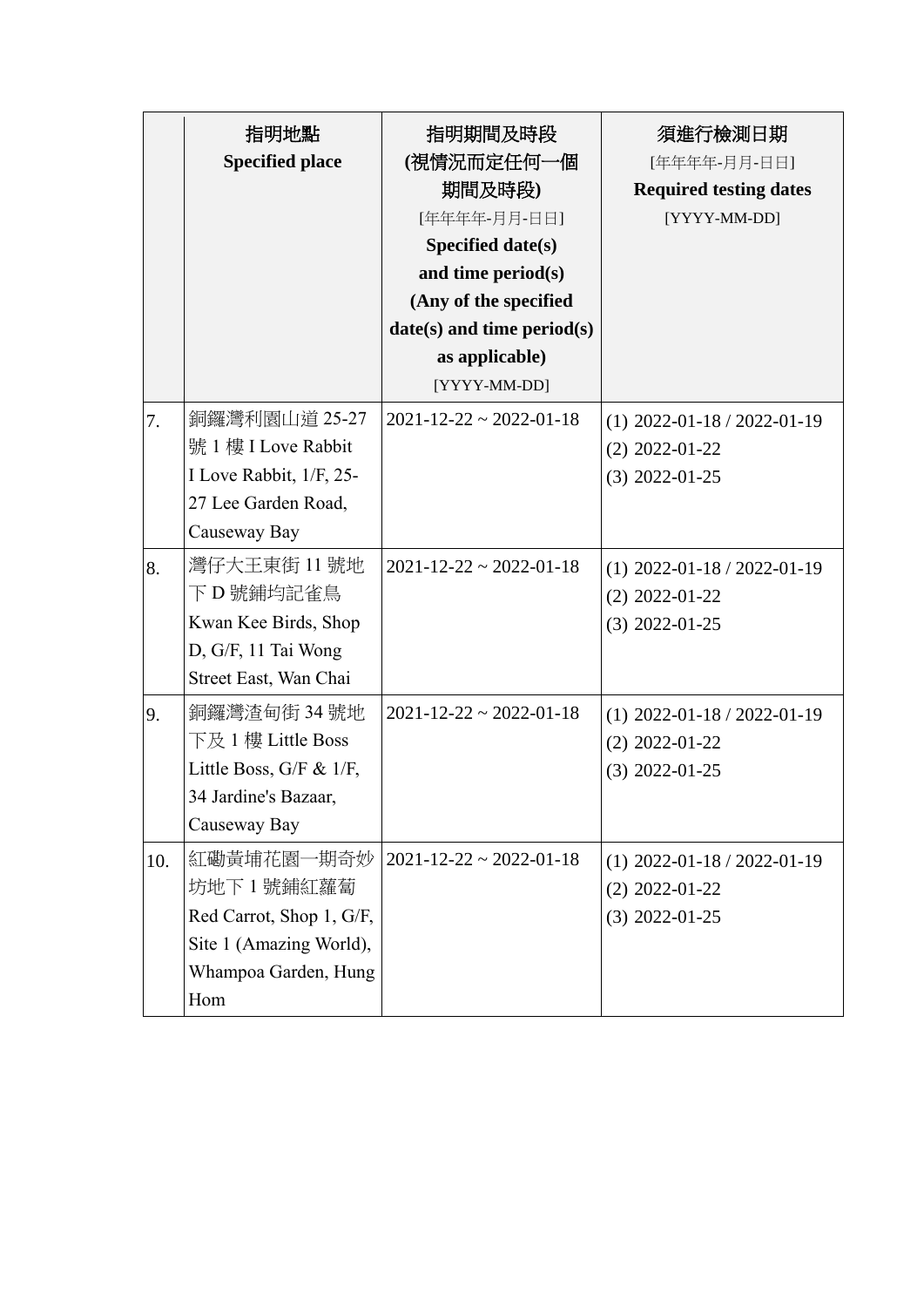|     | 指明地點<br><b>Specified place</b>                                                                                                                       | 指明期間及時段<br>(視情況而定任何一個<br>期間及時段)<br>[年年年年-月月-日日]<br>Specified date(s)<br>and time period(s)<br>(Any of the specified<br>$date(s)$ and time period $(s)$<br>as applicable)<br>[YYYY-MM-DD] | 須進行檢測日期<br>[年年年年-月月-日日]<br><b>Required testing dates</b><br>[YYYY-MM-DD] |
|-----|------------------------------------------------------------------------------------------------------------------------------------------------------|------------------------------------------------------------------------------------------------------------------------------------------------------------------------------------------|--------------------------------------------------------------------------|
| 11. | 牛頭角牛頭角道 33號<br>宏光樓地下 24 號鋪 I<br>Love Rabbit<br>I Love Rabbit, Shop 24,<br>G/F, Wang Kwong<br>Building, 33 Ngau Tau<br>Kok Road, Ngau Tau<br>Kok      | $2021 - 12 - 22 \approx 2022 - 01 - 18$                                                                                                                                                  | $(1)$ 2022-01-18 / 2022-01-19<br>$(2)$ 2022-01-22<br>$(3)$ 2022-01-25    |
| 12. | 觀塘開源道 55 號開聯<br>工業中心 A 座 7 樓 6<br>號室 BT 爬蟲<br>BT Reptile, Room 6, 7/F,<br>Block A, Hoi Luen<br>Industrial Centre, 55 Hoi<br>Yuen Road, Kwun Tong     | $2021 - 12 - 22 \approx 2022 - 01 - 18$                                                                                                                                                  | $(1)$ 2022-01-18 / 2022-01-19<br>$(2)$ 2022-01-22<br>$(3)$ 2022-01-25    |
| 13. | 將軍澳新都城中心三期<br>2 樓 241-242 號鋪 Q<br>Pets - (Metro City III)<br>Q Pets - (Metro City III),<br>Shop 241-242, Level 2,<br>MCP DISCOVERY,<br>Tseung Kwan O | $2021 - 12 - 22 \approx 2022 - 01 - 18$                                                                                                                                                  | $(1)$ 2022-01-18 / 2022-01-19<br>$(2)$ 2022-01-22<br>$(3)$ 2022-01-25    |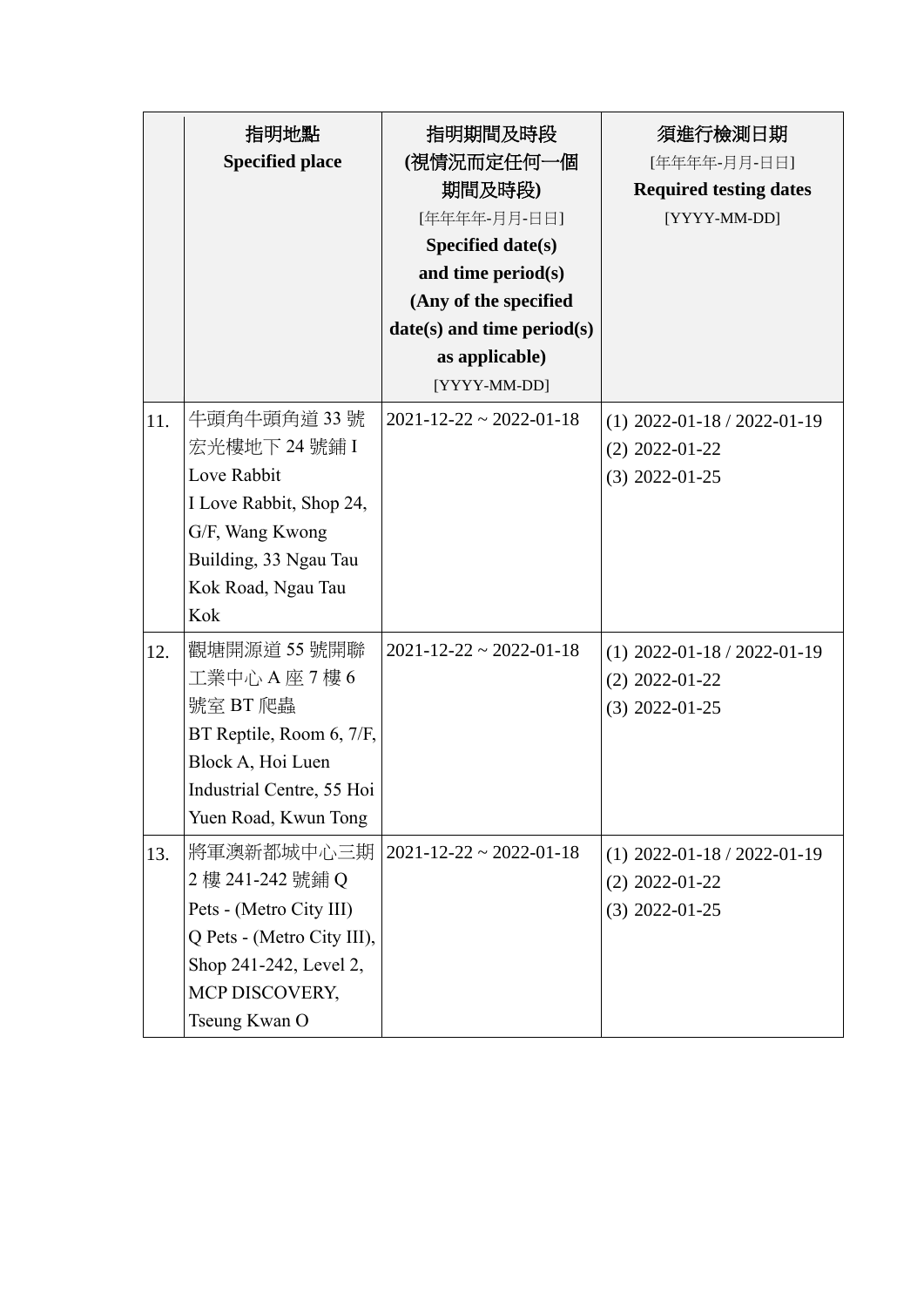|     | 指明地點<br><b>Specified place</b>                                                                                                                                  | 指明期間及時段<br>(視情況而定任何一個<br>期間及時段)<br>[年年年年-月月-日日]<br>Specified date(s)<br>and time period(s)<br>(Any of the specified<br>$date(s)$ and time period $(s)$<br>as applicable) | 須進行檢測日期<br>[年年年年-月月-日日]<br><b>Required testing dates</b><br>[YYYY-MM-DD] |
|-----|-----------------------------------------------------------------------------------------------------------------------------------------------------------------|--------------------------------------------------------------------------------------------------------------------------------------------------------------------------|--------------------------------------------------------------------------|
| 14. | 將軍澳新都城三期1樓<br>139A 號鋪 I Love<br>Rabbit<br>I Love Rabbit, Shop<br>139A, Level 1, MCP<br>DISCOVERY, Tseung<br>Kwan O                                              | [YYYY-MM-DD]<br>$2021 - 12 - 22 \approx 2022 - 01 - 18$                                                                                                                  | $(1)$ 2022-01-18 / 2022-01-19<br>$(2)$ 2022-01-22<br>$(3)$ 2022-01-25    |
| 15. | 旺角通菜街 189-191 號<br>地下及 1 樓紅蘿蔔<br>Red Carrot, G/F & 1/F,<br>189-191 Tung Choi<br>Street, Mong Kok                                                                | $2021 - 12 - 22 \approx 2022 - 01 - 18$                                                                                                                                  | $(1)$ 2022-01-18 / 2022-01-19<br>$(2)$ 2022-01-22<br>$(3)$ 2022-01-25    |
| 16. | 旺角通菜街 170號富亨<br>閣 1 樓 Adp Pentagon<br>Pets Limited (Q-Pets)<br>Adp Pentagon Pets<br>Limited (Q-Pets), 1/F,<br>Flatiron Court, 170 Tung<br>Choi Street, Mong Kok | $2021 - 12 - 22 \approx 2022 - 01 - 18$                                                                                                                                  | $(1)$ 2022-01-18 / 2022-01-19<br>$(2)$ 2022-01-22<br>$(3)$ 2022-01-25    |
| 17. | 旺角通菜街 187 號地鋪<br><b>Little Boss</b><br>Little Boss, G/F, 187<br>Tung Choi Street, Mong<br>Kok                                                                   | $2021 - 12 - 22 \approx 2022 - 01 - 18$                                                                                                                                  | $(1)$ 2022-01-18 / 2022-01-19<br>$(2)$ 2022-01-22<br>$(3)$ 2022-01-25    |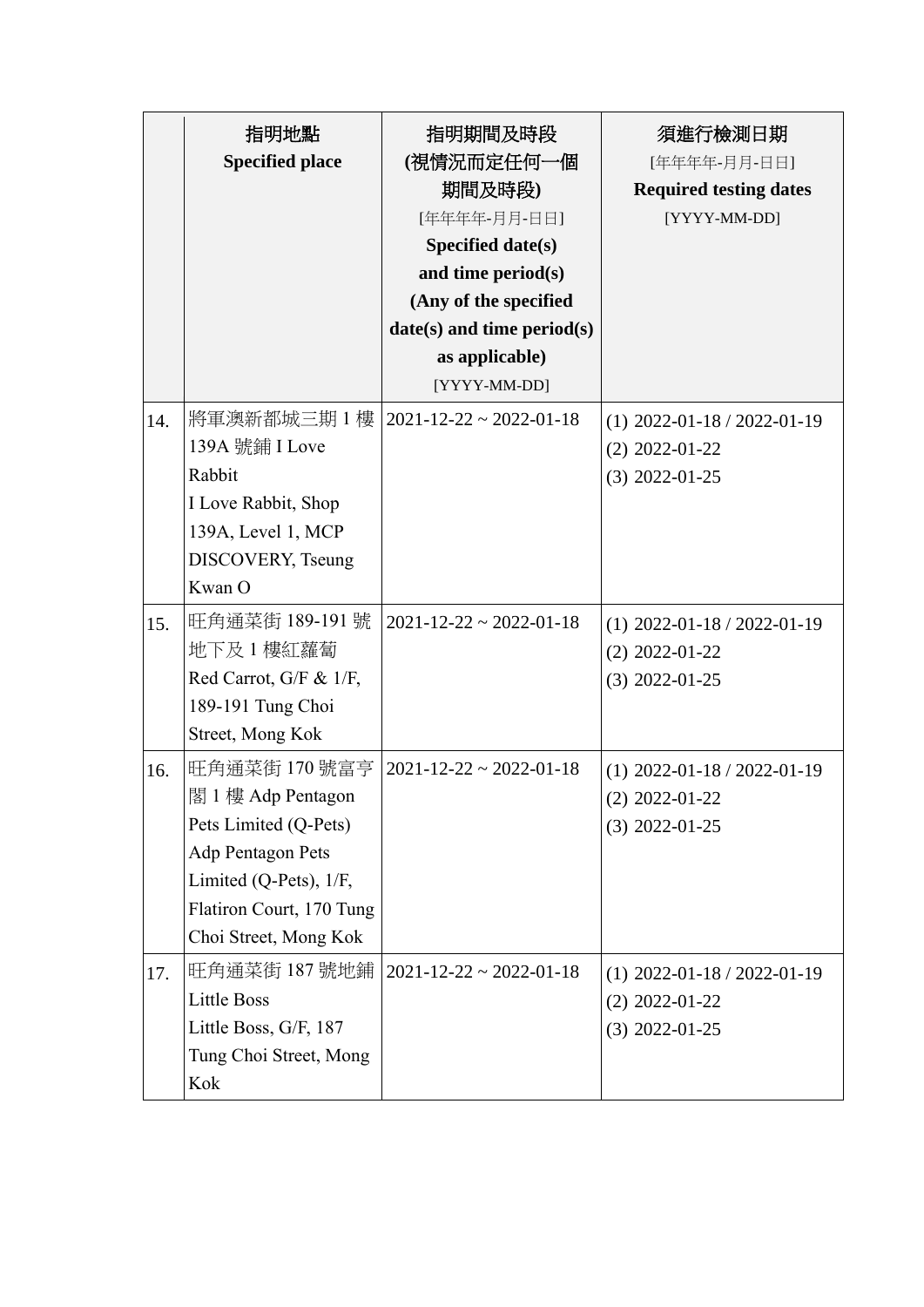|     | 指明地點<br><b>Specified place</b>                                                                                                                 | 指明期間及時段<br>(視情況而定任何一個<br>期間及時段)<br>[年年年年-月月-日日]<br>Specified date(s)<br>and time period(s)<br>(Any of the specified<br>$date(s)$ and time period $(s)$<br>as applicable)<br>[YYYY-MM-DD] | 須進行檢測日期<br>[年年年年-月月-日日]<br><b>Required testing dates</b><br>[YYYY-MM-DD] |
|-----|------------------------------------------------------------------------------------------------------------------------------------------------|------------------------------------------------------------------------------------------------------------------------------------------------------------------------------------------|--------------------------------------------------------------------------|
| 18. | 太子通菜街 142-146 號<br>啟運大廈地下C號鋪<br><b>Little Boss</b><br>Little Boss, Shop C,<br>G/F., Kai Wan Building,<br>142-146 Tung Choi<br>Street, Mong Kok | $2021 - 12 - 22 \approx 2022 - 01 - 18$                                                                                                                                                  | $(1)$ 2022-01-18 / 2022-01-19<br>$(2)$ 2022-01-22<br>$(3)$ 2022-01-25    |
| 19. | 旺角界限街 10K 號地<br>下 A 號鋪國際爬蟲<br>Unique Reptile, Shop A,<br>G/F, 10K Boundary<br>Street, Mong Kok                                                 | $2021 - 12 - 22 \approx 2022 - 01 - 18$                                                                                                                                                  | $(1)$ 2022-01-18 / 2022-01-19<br>$(2)$ 2022-01-22<br>$(3)$ 2022-01-25    |
| 20. | 旺角通菜街 155 號華鴻<br>大樓地下 B鋪 Miss<br>Rabbit<br>Miss Rabbit, Shop B,<br>G/F, Wah Hung House,<br>155 Tung Choi Street,<br>Mong Kok                   | $2021 - 12 - 22 \approx 2022 - 01 - 18$                                                                                                                                                  | $(1)$ 2022-01-18 / 2022-01-19<br>$(2)$ 2022-01-22<br>$(3)$ 2022-01-25    |
| 21. | 旺角通菜街 160號地下<br><b>I</b> Love Rabbit<br>I Love Rabbit, G/F, 160<br>Tung Choi Street, Mong<br>Kok                                               | $2021 - 12 - 22 \approx 2022 - 01 - 18$                                                                                                                                                  | $(1)$ 2022-01-18 / 2022-01-19<br>$(2)$ 2022-01-22<br>$(3)$ 2022-01-25    |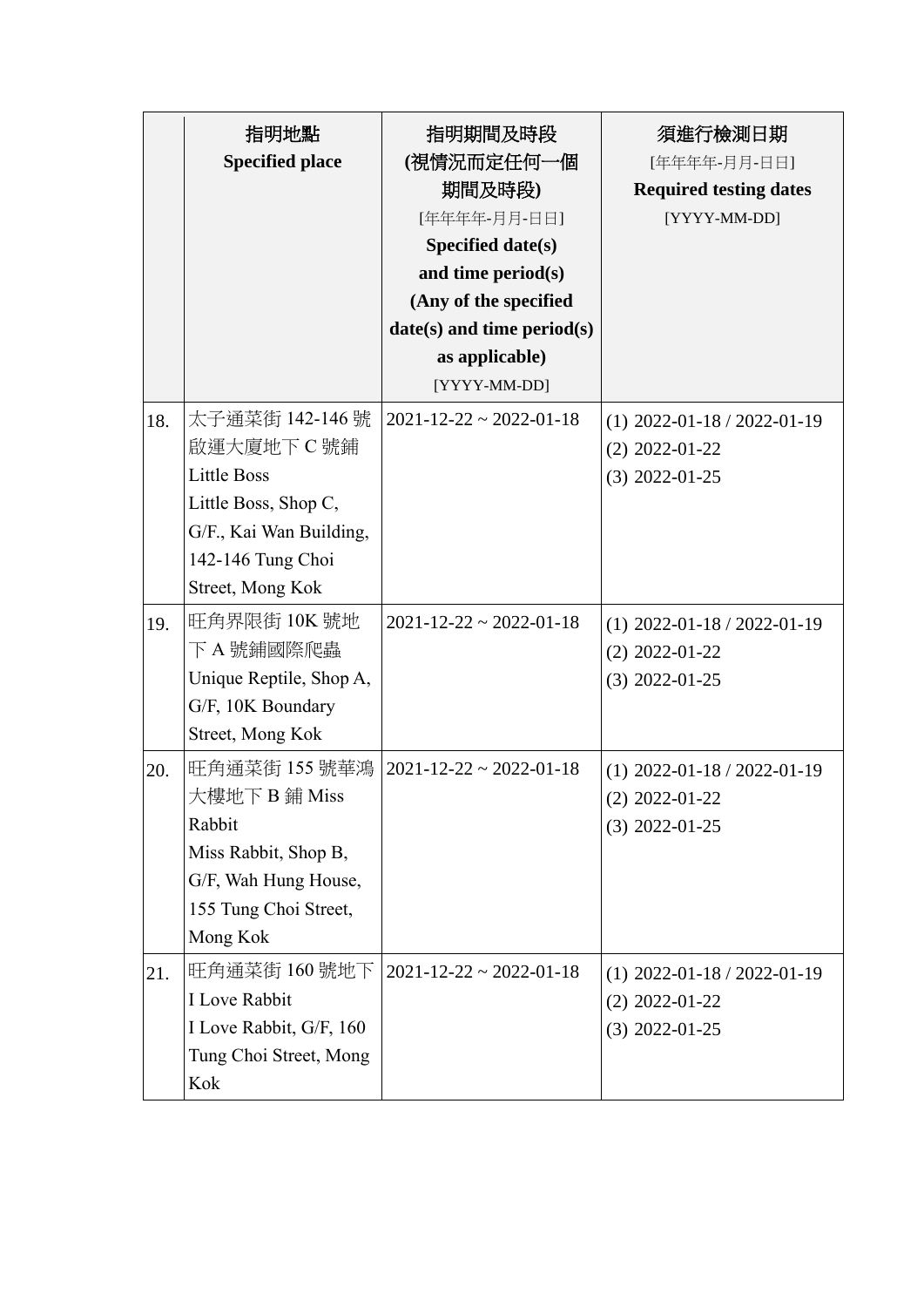|     | 指明地點<br><b>Specified place</b>                                                                                                 | 指明期間及時段<br>(視情況而定任何一個<br>期間及時段)<br>[年年年年-月月-日日]<br>Specified date(s)<br>and time period(s)<br>(Any of the specified<br>date(s) and time period(s)<br>as applicable)<br>[YYYY-MM-DD] | 須進行檢測日期<br>[年年年年-月月-日日]<br><b>Required testing dates</b><br>[YYYY-MM-DD] |
|-----|--------------------------------------------------------------------------------------------------------------------------------|-------------------------------------------------------------------------------------------------------------------------------------------------------------------------------------|--------------------------------------------------------------------------|
| 22. | 旺角通菜街 169 號地下<br>龍貓樂園<br>Chinchilla Land, G/F,<br>169 Tung Choi Street,<br>Mong Kok                                            | $2021 - 12 - 22 \approx 2022 - 01 - 18$                                                                                                                                             | $(1)$ 2022-01-18 / 2022-01-19<br>$(2)$ 2022-01-22<br>$(3)$ 2022-01-25    |
| 23. | 動物園<br>Mini Zoo, $1/F$ , 148 Tung<br>Choi Street, Mong Kok                                                                     | 旺角通菜街 148 號 1 樓   2021-12-22 ~ 2022-01-18                                                                                                                                           | $(1)$ 2022-01-18 / 2022-01-19<br>$(2)$ 2022-01-22<br>$(3)$ 2022-01-25    |
| 24. | 粉嶺聯和墟和隆街 5 號<br>地下後鋪新興鳥行<br>Sun Hing Bird's Co.,<br>Rear Portion, G/F, 5 Wo<br>Lung Street, Luen Wo<br>Hui, Fanling            | $2021 - 12 - 22 \approx 2022 - 01 - 18$                                                                                                                                             | $(1)$ 2022-01-18 / 2022-01-19<br>$(2)$ 2022-01-22<br>$(3)$ 2022-01-25    |
| 25. | 屯門青河坊 3 號利寶大<br>廈一樓 32 號鋪 8 號兔<br>寵物樂園<br>No.8 Pet's Shop, Shop<br>32, 1/F, Lee Bo<br>Building, 3 Tsing Ho<br>Square, Tuen Mun | $2021 - 12 - 22 \approx 2022 - 01 - 18$                                                                                                                                             | $(1)$ 2022-01-18 / 2022-01-19<br>$(2)$ 2022-01-22<br>$(3)$ 2022-01-25    |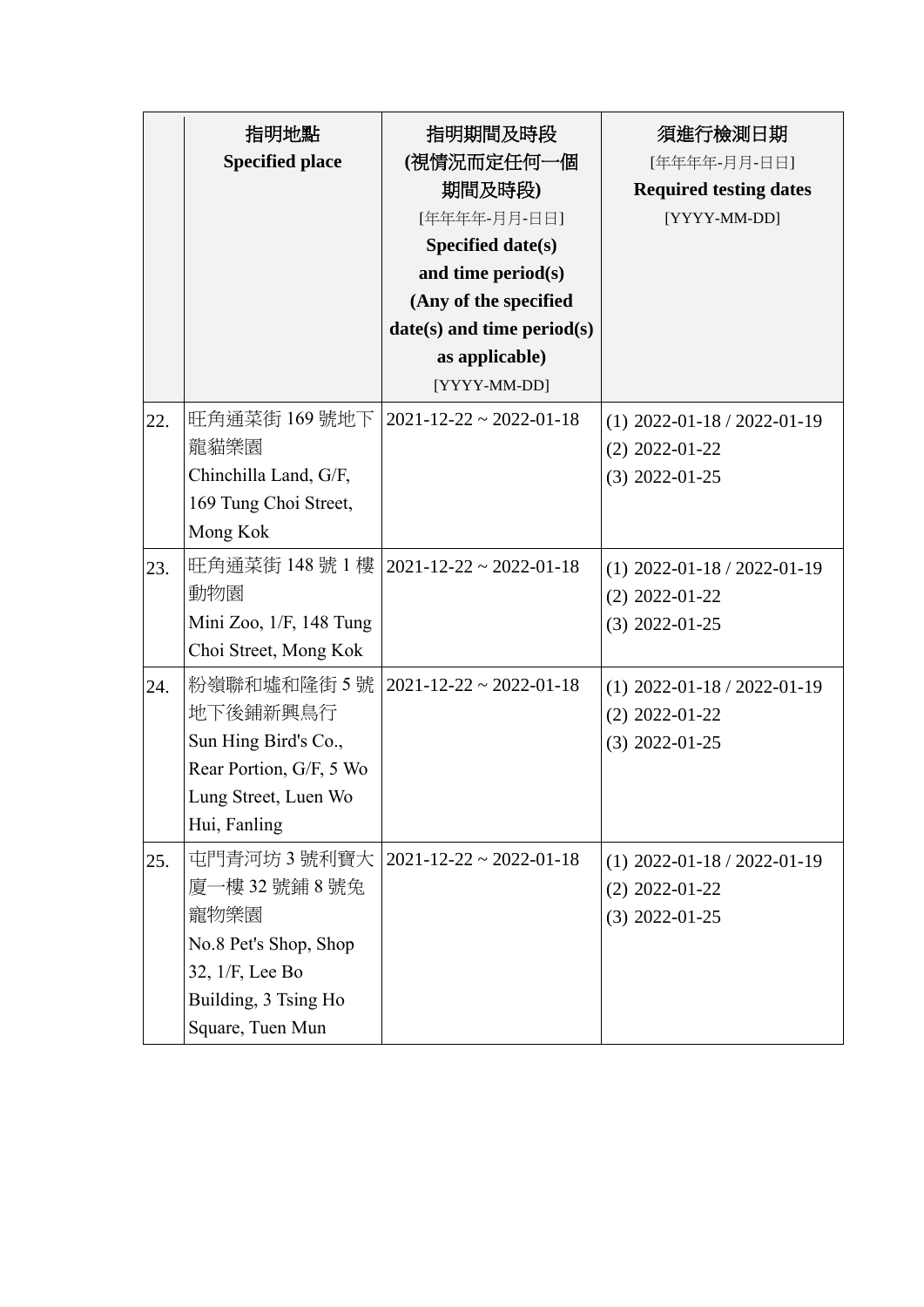|     | 指明地點<br><b>Specified place</b>                                                                                                                                      | 指明期間及時段<br>(視情況而定任何一個<br>期間及時段)<br>[年年年年-月月-日日]<br><b>Specified date(s)</b><br>and time period(s)<br>(Any of the specified<br>$date(s)$ and time period $(s)$<br>as applicable)<br>[YYYY-MM-DD] | 須進行檢測日期<br>[年年年年-月月-日日]<br><b>Required testing dates</b><br>[YYYY-MM-DD] |
|-----|---------------------------------------------------------------------------------------------------------------------------------------------------------------------|-------------------------------------------------------------------------------------------------------------------------------------------------------------------------------------------------|--------------------------------------------------------------------------|
| 26. | 元朗教育路 87-99 號鴻<br>發大樓地下F號鋪I<br>Love Rabbit<br>I Love Rabbit, Shop F,<br>G/F, Hung Fat House,<br>87-99 Kau Yuk Road,<br>Yuen Long                                    | $2021 - 12 - 22 \approx 2022 - 01 - 18$                                                                                                                                                         | $(1)$ 2022-01-18 / 2022-01-19<br>$(2)$ 2022-01-22<br>$(3)$ 2022-01-25    |
| 27. | 元朗天水圍嘉湖山莊嘉<br>湖新北江商場 A112 鋪<br>Kingswood Pets Shop<br>Kingswood Pets Shop,<br>Shop A112, Kingswood<br>Richly Plaza,<br>Kingswood Villas, Tin<br>Shui Wai, Yuen Long | $2021 - 12 - 22 \approx 2022 - 01 - 18$                                                                                                                                                         | $(1)$ 2022-01-18 / 2022-01-19<br>$(2)$ 2022-01-22<br>$(3)$ 2022-01-25    |
| 28. | 元朗擊壤路 14-18 號崇<br>德大廈地下 C 鋪 Q Pets<br>- Yuen Long<br>Q Pets - Yuen Long,<br>Shop C, G/F, Shung Tak<br>Building, 14-18 Kik<br>Yeung Road, Yuen Long                  | $2021 - 12 - 22 \approx 2022 - 01 - 18$                                                                                                                                                         | $(1)$ 2022-01-18 / 2022-01-19<br>$(2)$ 2022-01-22<br>$(3)$ 2022-01-25    |
| 29. | 大嶼山東涌香港街市<br>85號鋪藍鯨水族<br>藍鯨水族, Yt 85, Hong<br>Kong Market (Yat<br>Tung), Tung Chung,<br>Lantau Island                                                               | $2021 - 12 - 22 \approx 2022 - 01 - 18$                                                                                                                                                         | $(1)$ 2022-01-18 / 2022-01-19<br>$(2)$ 2022-01-22<br>$(3)$ 2022-01-25    |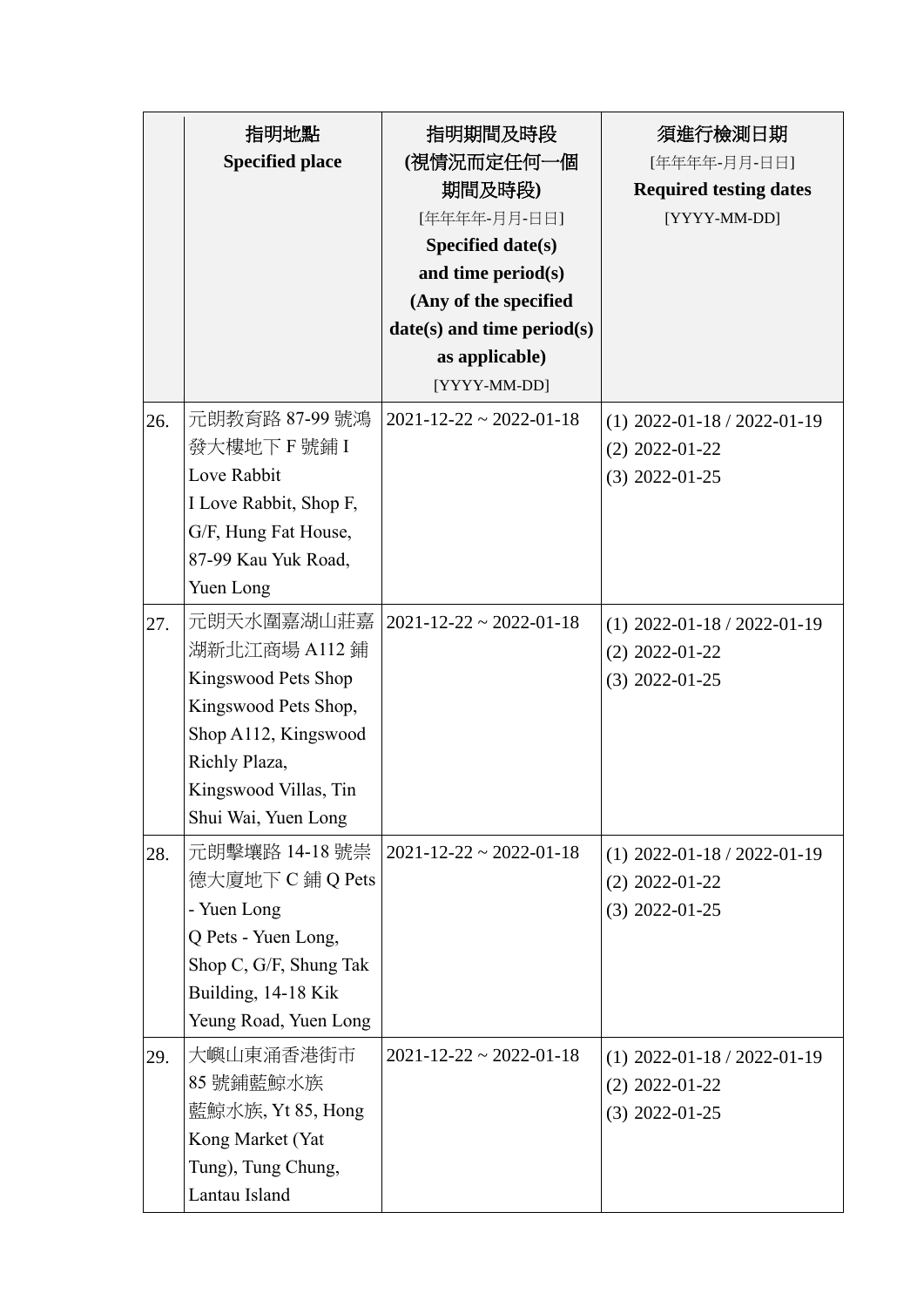|     | 指明地點<br><b>Specified place</b>                                                                                                                                                                          | 指明期間及時段<br>(視情況而定任何一個<br>期間及時段)<br>[年年年年-月月-日日]<br>Specified date(s)<br>and time period(s)<br>(Any of the specified<br>date(s) and time period(s)<br>as applicable)<br>[YYYY-MM-DD] | 須進行檢測日期<br>[年年年年-月月-日日]<br><b>Required testing dates</b><br>[YYYY-MM-DD] |
|-----|---------------------------------------------------------------------------------------------------------------------------------------------------------------------------------------------------------|-------------------------------------------------------------------------------------------------------------------------------------------------------------------------------------|--------------------------------------------------------------------------|
| 30. | 葵芳葵富路 7-11 號葵<br>涌廣場 1 樓 B63 號鋪<br>Q-Pets - Kwai Chung<br>Plaza<br>Q-Pets - Kwai Chung<br>Plaza, Flat B63, 1/F,<br>Kwai Chung Plaza, 7-11<br>Kwai Foo Street, Kwai<br>Fong                              | $2021 - 12 - 22 \approx 2022 - 01 - 18$                                                                                                                                             | $(1)$ 2022-01-18 / 2022-01-19<br>$(2)$ 2022-01-22<br>$(3)$ 2022-01-25    |
| 31. | 沙田香港中文大學上海<br>總會科研技術中心實驗<br>動物服務中心<br>Laboratory Animal<br>Services Centre,<br>Shanghai Fraternity<br><b>Association Research</b><br>Services Centre, The<br>Chinese University Of<br>Hong Kong, Shatin | $2021 - 12 - 22 \approx 2022 - 01 - 18$                                                                                                                                             | $(1)$ 2022-01-18 / 2022-01-19<br>$(2)$ 2022-01-22<br>$(3)$ 2022-01-25    |
| 32. | 大埔大埔廣場 2 樓 2B<br>號鋪 I Love Rabbit<br>I Love Rabbit, Shop 2B,<br>2/F, Tai Po Plaza, Tai Po                                                                                                               | $2021 - 12 - 22 \approx 2022 - 01 - 18$                                                                                                                                             | $(1)$ 2022-01-18 / 2022-01-19<br>$(2)$ 2022-01-22<br>$(3)$ 2022-01-25    |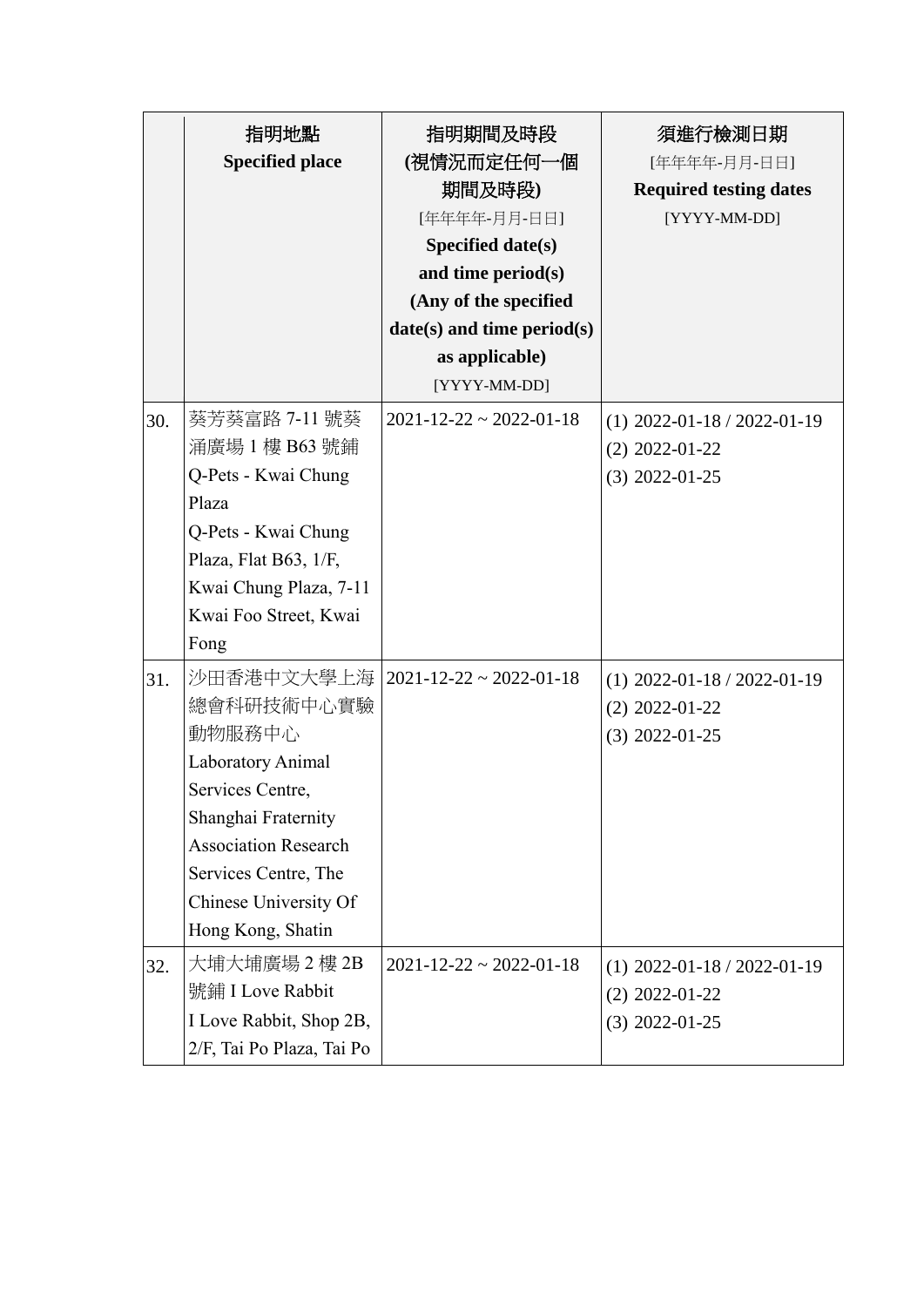|     | 指明地點<br><b>Specified place</b> | 指明期間及時段<br>(視情況而定任何一個                   | 須進行檢測日期<br>[年年年年-月月-日日]       |
|-----|--------------------------------|-----------------------------------------|-------------------------------|
|     |                                | 期間及時段)                                  | <b>Required testing dates</b> |
|     |                                | [年年年年-月月-日日]                            | [YYYY-MM-DD]                  |
|     |                                | Specified date(s)                       |                               |
|     |                                | and time period(s)                      |                               |
|     |                                | (Any of the specified                   |                               |
|     |                                | $date(s)$ and time period $(s)$         |                               |
|     |                                | as applicable)                          |                               |
|     |                                | [YYYY-MM-DD]                            |                               |
| 33. | 荃灣青山公路 144-172                 | $2021 - 12 - 22 \approx 2022 - 01 - 18$ | $(1)$ 2022-01-18 / 2022-01-19 |
|     | 號荃豐中心 48A 號鋪 8                 |                                         | $(2)$ 2022-01-22              |
|     | 號兔寵物樂園                         |                                         | $(3)$ 2022-01-25              |
|     | No. 8 Pet's Shop, Shop         |                                         |                               |
|     | 48A, G/F, Tsuen Fung           |                                         |                               |
|     | Centre, 144-172 Castle         |                                         |                               |
|     | Peak Road, Tsuen Wan           |                                         |                               |
| 34. | 荃灣享和街 88 號安豐                   | $2021 - 12 - 22 \approx 2022 - 01 - 18$ | $(1)$ 2022-01-18 / 2022-01-19 |
|     | 大廈地下 Q-Pets -                  |                                         | $(2)$ 2022-01-22              |
|     | Heung Wo Street                |                                         | $(3)$ 2022-01-25              |
|     | Q-Pets - Heung Wo              |                                         |                               |
|     | Street, G/F, On Fung           |                                         |                               |
|     | Building, 88 Heung Wo          |                                         |                               |
|     | Street, Tsuen Wan              |                                         |                               |
| 35. |                                | 荃灣下花山第 359 約藍  2021-12-22 ~ 2022-01-18  | $(1)$ 2022-01-18 / 2022-01-19 |
|     | 海貿易公司                          |                                         | $(2)$ 2022-01-22              |
|     | Blue Ocean Trading Co.,        |                                         | $(3)$ 2022-01-25              |
|     | Dd 359, Ha Fa Shan,            |                                         |                               |
|     | Tsuen Wan                      |                                         |                               |
| 36. | 大埔太平工業中心 2 座                   | $ 2021-12-22 $ ~ 2022-01-18             | $(1)$ 2022-01-18 / 2022-01-19 |
|     | 12D 及 15E                      |                                         | $(2)$ 2022-01-22              |
|     | I Love Rabbit                  |                                         | $(3)$ 2022-01-25              |
|     | I Love Rabbit, 12D &           |                                         |                               |
|     | 15E, Block 2, Tai Ping         |                                         |                               |
|     | Industrial Centre, Tai Po      |                                         |                               |